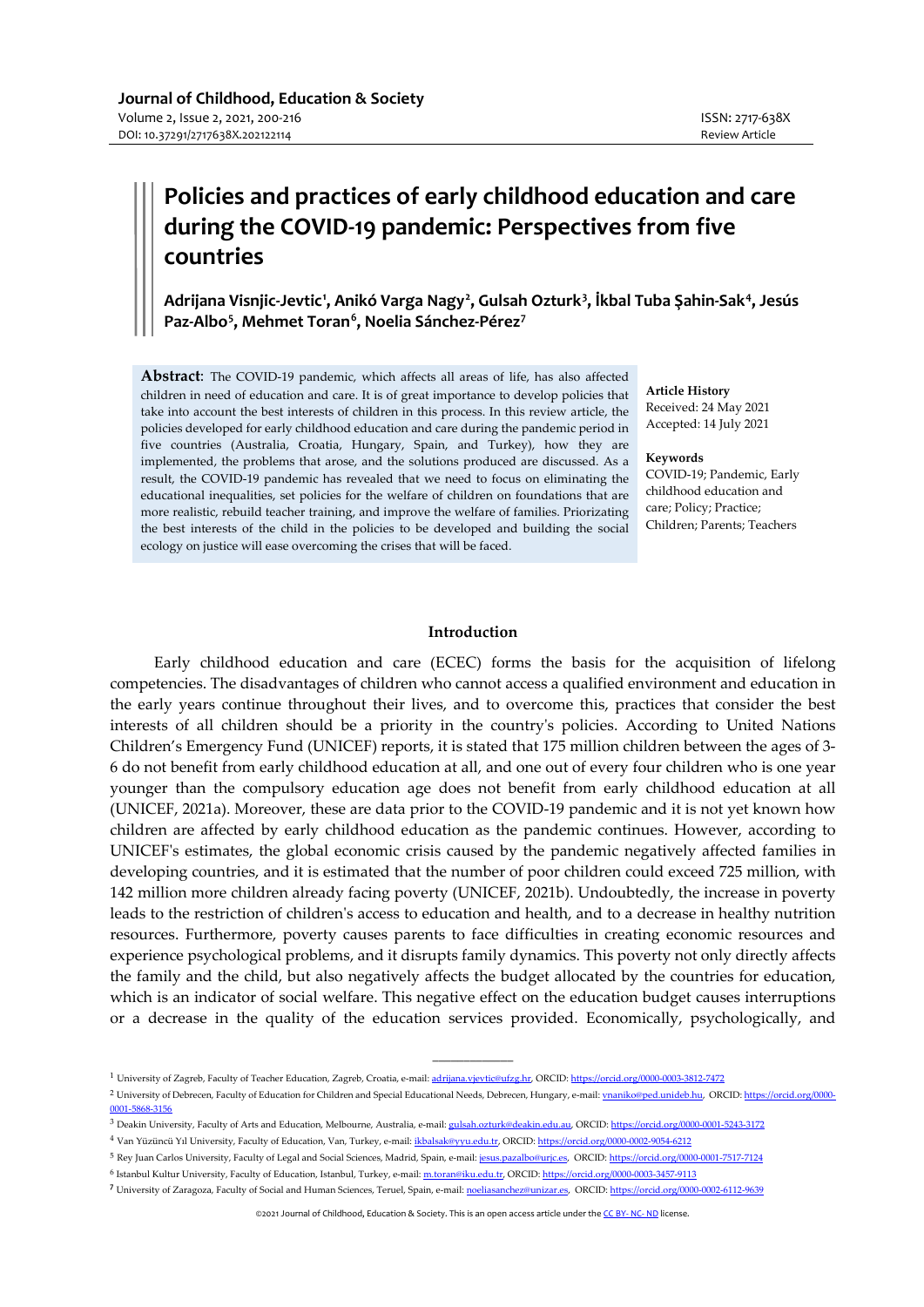sociologically fragile societies are facing major crises in this sense, along with the pandemic.

As a result of the rapid spread of the pandemic and became life-threatening, schools at all levels were closed in 191 countries, and 1.7 billion students continued their education based on the policies and practices that were promptly developed by their countries (United Nations Educational, Scientific and Cultural Organization [UNESCO], 2021) in line with the policies to combat the pandemic (World Health Organization [WHO], 2020) announced by the WHO on March 11, 2020. According to the report prepared by UNICEF in September 2020, while the rate of countries that switched to distance education at primary and post-secondary levels was 90%, this rate was 60% in early childhood education (UNICEF, 2021c). In the report, it is stated that despite these rates, not all children have equal access to education, educational inequality has become more evident with the pandemic, teachers' technology literacy and competent use are low in underdeveloped and developing countries, and there are difficulties in providing and accessing digital tools (UNESCO, 2020).

The fact that inequality in access to ECEC has become apparent during the pandemic is due to the policy uncertainties and investing in ECEC not being a priority. In addition, the suspension of education of 40% of children benefiting from early childhood education because of the pandemic (UNICEF, 2021c) contains important clues that larger crises will occur. These clues make it important to evaluate the educational policies and practices of the authorities during the COVID-19 pandemic. In this review article, the policies developed for ECEC during the pandemic in five countries (Australia, Croatia, Hungary, Spain, and Turkey), how they were implemented, the problems that arose, and the solutions produced were discussed.

# **Australia: Policies and Practices of ECEC during the COVID-19 Pandemic**

In Australia, ECEC services comprise child care and preschool services. They provide education and care for over 1.3 million children ( Department of Education, Skills and Employment [DESE], 2020a). Types of ECEC programs include long day-care (often called Early Learning Centres), family day-care services, and preschools. Children's attendance to an ECEC program in the pre-school year is not compulsory. However, since 2008 the Australian Government has committed to universal access to ECEC in the year before full-time schooling (Parliament of Australia, 2014).

The first case of COVID-19 in Australia was recorded on 25 January 2020 and it was linked to an overseas traveler from China. As the number of daily COVID-19 cases increased steadily over the following weeks, Australia introduced an international travel ban, border closures, quarantine, high testing rates, rapid case isolation, and contact tracing (McAnulty & Ward, 2020). On 27 March 2020, the Australian Government declared the ECEC sector 'essential' to the economy (Parliament of Australia, 2020a). That means ECEC services were required to remain open. This declaration highlighted ECEC as a fundamental service for supporting parent participation in the workforce (Thorpe, Staton, Houen, & Beatton, 2020).

In the early months of the COVID-19 pandemic, the ECEC sector experienced the devastating impact of COVID-19 when the demand for ECEC services declined dramatically. Many families pulled their children out of ECEC services in Australia. Some families unenrolled their children because they could provide care to their children at home due to losing employment or working from home and some families had health concerns (Parliament of Australia, 2020b).

Lockdown restrictions were implemented to monitor the COVID-19 outbreak across the country between late March and mid-May 2020. During the outbreak, the health officials considered ECEC services were essential. These services were able to operate by paying attention to hygiene, physical distancing, cleaning surfaces at least daily (e.g. tables, chairs, light switches) and washing resources such as play items and toys (Early Childhood Australia, 2020). It was suggested that young children were less likely to catch the virus. Families were encouraged to keep their children in ECEC services, while they were given the option to keep their children at home.

In April 2020, the Australian Government announced an Early Childhood Education and Care Relief Package to support families and the ECEC sector. The Relief Package (also referred to as 'free' childcare)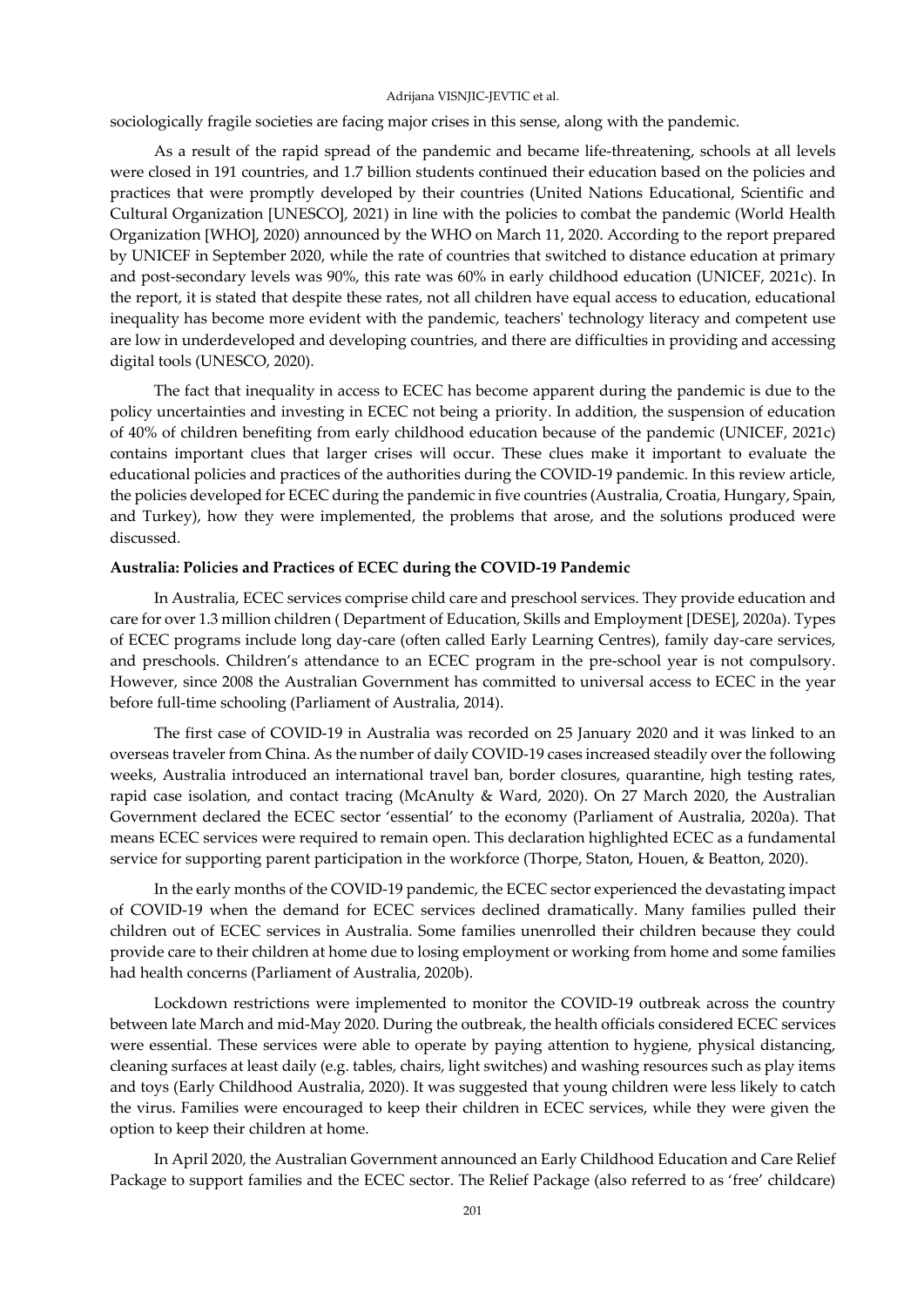provided \$1.6 billion to the sector for three months (DESE, 2020b). Families were not charged any fees between April and July 2020. Priority was given to working parents, disadvantaged and vulnerable children who needed to access ECEC (Prime Minister of Australia, 2020c ). In the landscape of Australian ECEC, the Relief Package has been one of the most effective policies to open up a new space for caring for children during a pandemic (Lee, 2021).

The COVID-19 pandemic transformed many practices in ECEC settings. Educators implemented strict hygiene measures which minimized the number of parents during their children's arrival and departure times. Children were dropped off and picked up at the centre entrance to enforce social distancing (Early Childhood Australia, 2020). The reduced contact with parents made educators establishing new forms of communication with them through apps, email or phone.

Many early childhood educators provided regular communication and resources to support families and children who stayed at home through online teaching and learning (Park, Logan, Zhang, Kamigaichi, & Kulapichitr, 2020). This led to changes in teaching practices including developing digital learning materials to engage with children and supporting families who remained at home. Early childhood educators had to provide play-based educational programs remotely. Some early childhood settings used online portals (e.g. *Storypark*) or sent newsletters about online resources (e.g. *Victorian Government Education and Training*). Families could access to '*learning from home'* resources for early childhood education on the state departments' website.

In July 2020, the Australian Government has implemented a Transition Package which provided a Transition payment to the ECEC services until the end of September 2020. During this period, except Victoria, attendance to ECEC services returned to pre-COVID levels nationally. ECEC services have been required to have a COVIDSafe plan with risk mitigation measures (i.e. hygiene and health measures).

The COVID-19 pandemic has affected Australian states and territories unevenly. Victoria has been Australia's worst affected state with over 68% of the COVID-19 cases and 90% of the deaths that occurred across the country (Department of Health, 2021). Victoria's second lockdown lasted almost four months. During Stage four restrictions in August 2020, ECEC services remained open only for vulnerable children who cannot learn at home and children whose parents work in essential services in Melbourne<sup>1</sup> [ECEC services remained open to all children in regional Victoria]. This was a major change from Australia's first lockdown period. Many families faced challenges in the closure of ECEC settings. Working parents had to work from home while providing care for their children for approximately 11 weeks. In order to support Victorian ECEC services, the government announced the Recovery Package which provided a \$305.6 million Recovery Payment for Victoria until the end of January 2021 (DESE, 2020b). The aim was to ensure that ECEC services remain open while providing financial support to families. Since November 2020, ECEC settings in Victoria have resumed their regular programs with a COVIDSafe Pla[n1](#page-2-0).

The experience of the COVID-19 pandemic shows that ECEC is an essential service for working parents however it is also important to recognise and support ECEC educators who provide this service (Thorpe et al., 2020). During this time, they prioritised the well-being of young children and families. More attention should be given to the experiences of ECEC educators in supporting children and their families.

# **Croatia: Policies and practices of ECEC during the COVID-19 Pandemic**

ECEC in the Republic of Croatia is not part of the compulsory educational system. The exception is the preschool program intended for children in the year before starting school. The preschool program, lasting 250 hours, is mandatory for school-age children (children aged 6-7, who start primary school in the next school year). It usually takes place in ECEC settings or primary schools if there are no ECEC settings nearby. This position determines how the ECEC system itself and its organization are perceived in public. Although it is a system that is part of the Ministry of Science and Education, aimed to ensure the wellbeing (personal, emotional, physical, educational, and social) of the child (Ministarstvo Znanosti, Obrazovanja i

\_\_\_\_\_\_\_\_\_\_\_\_\_

<span id="page-2-0"></span><sup>1</sup> As of 1<sup>st</sup> of June 2021, Victoria is currently in its fourth lockdown. Primary and secondary schools are currently closed while ECEC remain open.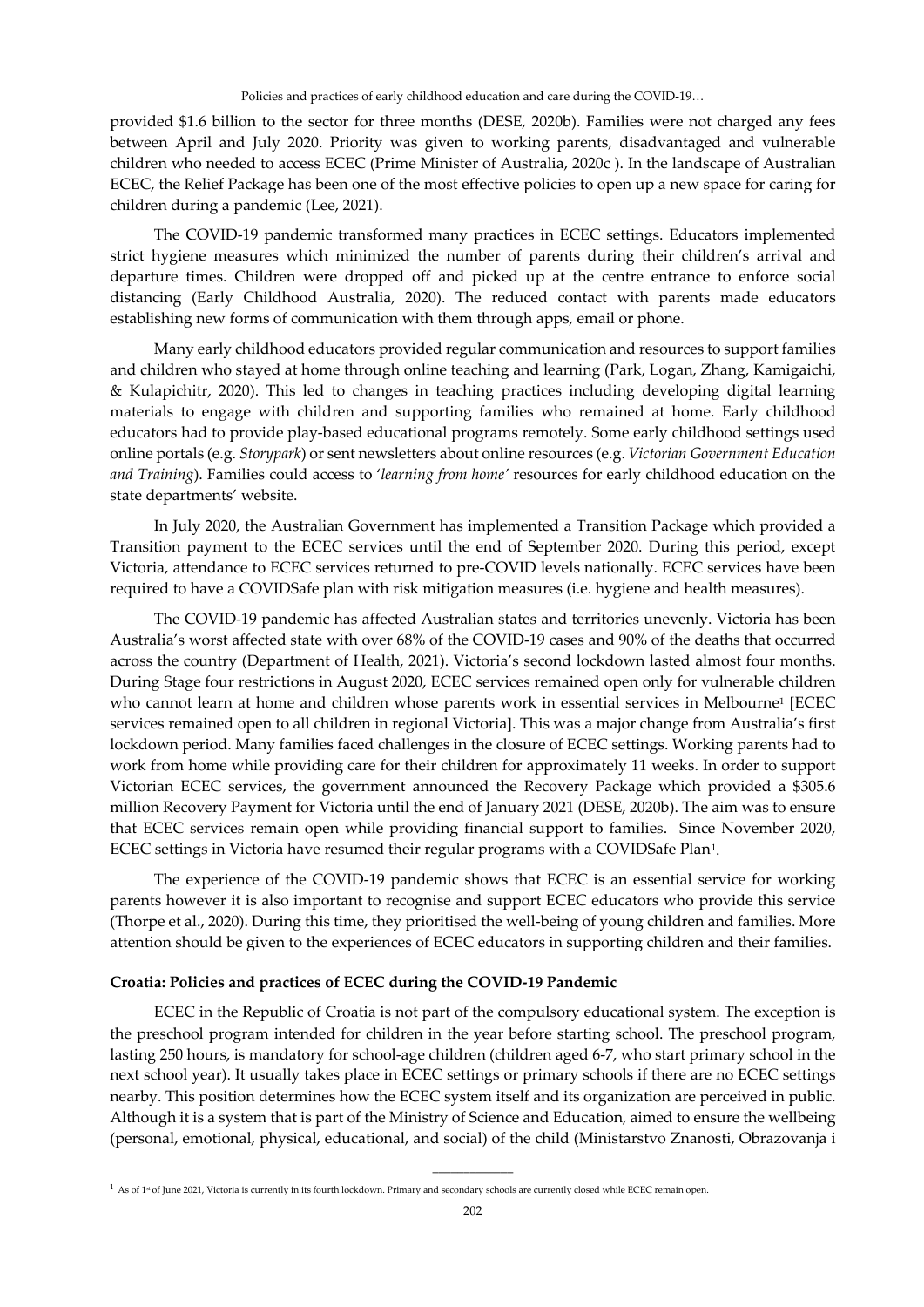Sporta [MZOS], 2015), the public more often perceives it as a system for caring for children so that parents can work. This attitude is also promoted by certain projects (for example, *Improvement of services for children in the system of early and preschool education*) funded by the Ministry of Labor, Pensions, Family and Welfare, which are founded on the idea of social policy (ensuring reconciliation of family and business life). In practice, this means, among other things, providing a kindergarten for all children in accordance with the needs of parents. It is therefore questionable whether this is an idea that is in line with the basic goal of ECEC in the Republic of Croatia - ensuring the well-being of the child.

This position of ECEC in the Republic of Croatia partly determined the attitude towards the openness/closeness of ECEC settings during the COVID-19 pandemic. In mid-March, a pandemic of Covid-19 disease was declared (Ministry of Health, 2020), and the Government of the Republic of Croatia (Vlada Republike Hrvatske) (2020) passed a *Decision to suspend teaching in higher education, secondary and primary schools and the regular operation of early childhood education institutions*. The pandemic resulted in the closure of many institutions, restrictions on movement and, where possible, remote work. The new family and work structure were somehow improvised. Višnjić-Jevtić and Visković (2021) conclude that a new daily rhythm and schedule of activities had to be organized, mutual obligations (jobs, roles) and ways of solving problem situations had to be harmonized. The closure of educational institutions and the transition to a virtual work environment indicated unequal opportunities for participation due to technical and social issues. While lower primary classes were organized through television (*School on 3rd*) and upper primary and secondary classes were organized through various learning platforms, early childhood education was not organized at the state level. Somolanji Tokić and Vukašinović (2020) find that organization of early childhood education work depended mostly on the intrinsic motivation of teachers, while there wasn't official support from the state. This has led to various solutions - from opening kindergartens for first-line workers, through designing group communication with children and parents on different communication platforms to creating an online kindergarten. Therefore, early childhood education during the pandemic in Croatia faced with several issues: organization of the work; the wellbeing of the children due to digital exposure; digital competencies of teachers; and wellbeing of the teachers. Due to the closure of kindergartens, it was questionable how to organize work for teachers (what they could do when there are no children in the settings) and children (to ensure continuity in education), and at the same time help the parents. Research in Croatia shows that activities organized by ECEC settings for children most often required the joint involvement of children and parents (Višnjić-Jevtić & Visković, 2021). Parents who continued to go to work had to organize time and space for children, while parents who worked from home had to organize time and space for both – themselves and their children.

In ECEC settings that remain open for first-line workers teachers faced a new way of communicating with parents which made it difficult to support each other. Regarding the well-being of young children, it is questionable whether viral activities contribute to the well-being of a child. The most common challenges of the viral environment for children are the absence of play (Schmitt, Pempek, Kirkorian, Lund, & Anderson, 2008; Setliff & Courage, 2011), difficulties in social and emotional functioning of children (Radesky, Schumacher, & Zuckerman, 2014), slower language development (Mendelsohn et al., 2010; Zimmerman, Christakis, & Meltzoff, 2007) and insufficient physical activity (Marshall, Biddle, Gorely, Cameron, & Murdey, 2004). Anderson and Subrahmanyam (2017) point out that the impact of the screen depends on the age of the children, and for children under the age of two it is mostly negative, while for preschool children it has negative and positive aspects. As a result of the above research, it is possible to problematize the organization of ECEC settings through various digital platforms. To organize an appropriate learning environment for young children, ECE teachers should have certain digital competencies. Kim (2020) states that the quality of online learning in early childhood depends in part on the digital competencies of ECE teachers. Somolanji Tokić and Vukašinović (2020) stated that due to the non-mandatory status of ECEC, ECE teachers in Croatia doesn't have the possibility to master their competencies requested in the European Framework for the Digital Competence of Educators: DigCompEdu. Working in changing conditions, which required new competencies, reflected on the wellbeing of ECE teachers. Professional responsibility requires adaptation to new conditions and continuous support for children and parents. On the other hand, many educators are parents themselves which can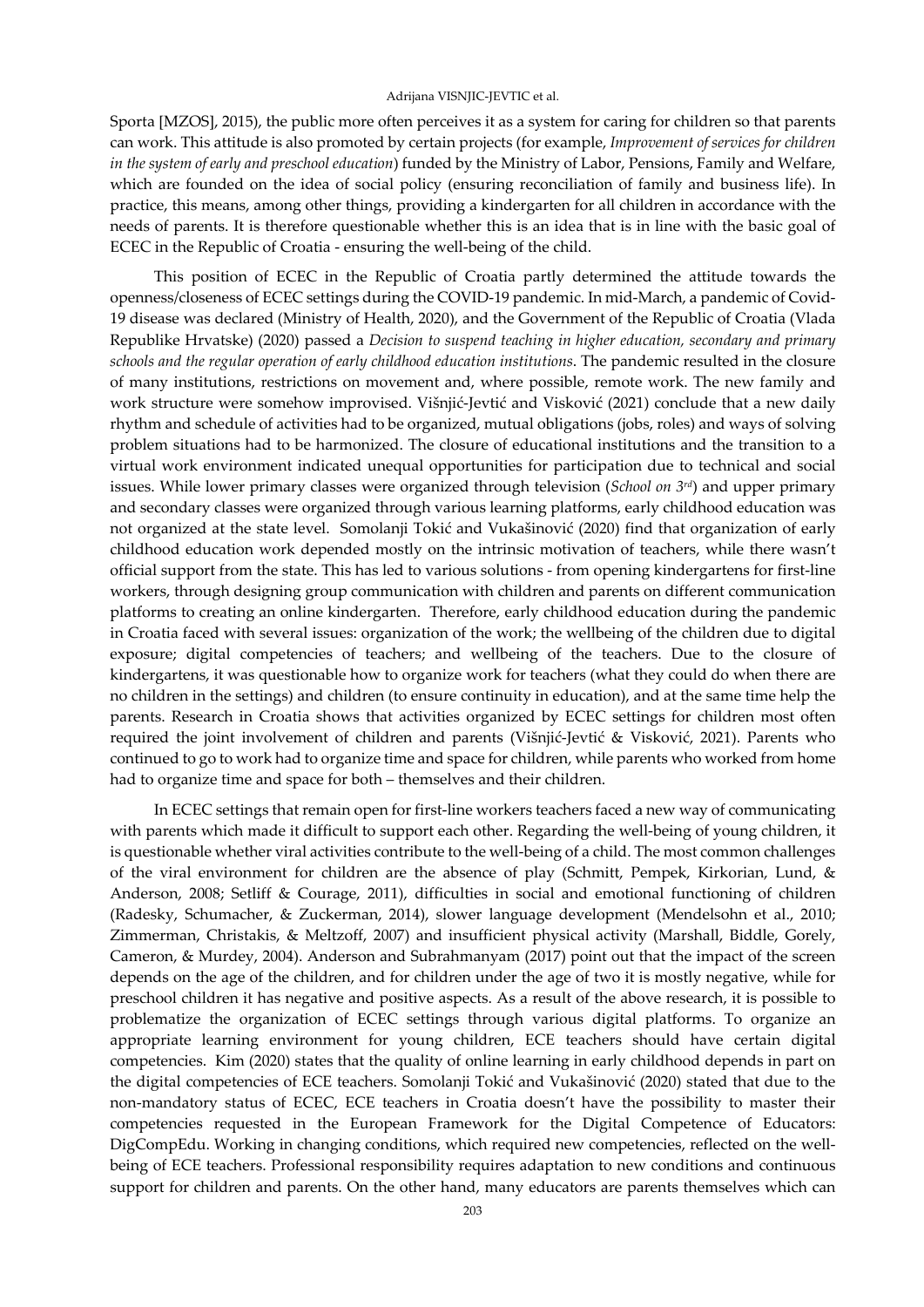pose an organizational challenge to their family life. Given the specificity of work in which it is impossible to ensure distance, educators are also exposed to health risks. In preparation for the reopening of ECEC settings, a *Recommendation for working with early and preschool children in kindergartens* (Ministarstvo Znanosti i Obrazovanja [MZO], 2020) was adopted, which was to provide guidelines for work after reopening. The recommendation is guided by health and epidemiological guidelines relating to the protection of health in the first place.

A year after, kindergartens are open, but that brings new challenges. The environment that supposed to be enabling, full of possibilities for playing and learning became equipped only with materials that may be disinfected. Therefore, loose parts or natural materials are forbidden just as soft, cuddling toys. The absence of toys and other stimulative material may lead to exploration of a new play(s), and experiences of new learning strategies in cooperation with peers. Unfortunately, play with peers should be organized to avoid close, physical contact and teachers were suggested engaging children in activities that give possibilities of distancing. One of the teachers try to explain the new situations:

New challenges are emerging. Parents do not tell us that they are infectious and bring their children to kindergarten, despite that. In this way, the trust we have been building for many years is lost. Cooperation with parents has been reduced to a minimum due to epidemiological measures, and continuity in care and education between family and institutions is being lost. There isn't continuity in educational work with children due to frequent absences and the self-isolation of children. Teachers are overworked and exhausted due to frequent sick leave and consequently, the replacement of sick colleagues (VB, 37 years, ECE teacher).

Working in COVID conditions caused new challenges on many levels. More than a year later, there is no signs or strategies that should help teachers to strengthen children and parents in the new normal.

# **Hungary: Policies and Practices of ECEC during the COVID-19 Pandemic**

In Hungary, kindergarten education has a long tradition. The first kindergarten opened its doors in 1828, while the first crèche opened in 1852. Since September 2015, attendance to the kindergarten has been compulsory from the age of 3, the aim of which is to minimise disadvantage and to ensure equal opportunities and life chances for all children.

The disease, referred to as COVID-19, was declared a pandemic by the UN health organization on 11 March 2020 (WHO, 2020). The Hungarian Government created the Operative Staff in order to fight the new coronavirus, their information about official measures appears on koronavirus.gov.hu website. The Hungarian Government (Government Decree 40/2020) declared an emergency situation for the entire territory of Hungary in order to prevent the consequences of a human pandemic causing a mass illness endangering the safety of life and property and to protect the health and life of Hungarian citizens of the Government Decree, the mayor of the local government providing nursery and kindergarten<sup>[2](#page-4-0)</sup> may order an extraordinary break in the case of nursery and kindergarten institutions from 16 March 2020. The mayor shall inform the Minister of Human Resources of ordering the break. According to the government decree, domestic kindergartens could not accept children, they had to suspend their educational activities for an indefinite period (The Hungarian Government, 2020a).

The regulation has put early childhood institutions and stakeholders in an unprecedented, unexpected situation. In the new situation, central, uniform measures did not help the institutions concerned, according to the government decree, the maintainers ordered the institutions to do noneducational work and then to do home office work for their employees. Families were particularly weighed down by the situation, with some parents continuing to work from home in a home office, while others lost their jobs. In addition, they had to solve the care of younger children without institutional support and help digital education for school-age children. The placement of the child during the day, while the parent is working, is a vital issue for parents, regardless of social affiliation, and a basic function of the institution.

 $\overline{\phantom{a}}$ 

<span id="page-4-0"></span><sup>&</sup>lt;sup>2</sup> In English we use the word "kindergarten", those who work there are the "kindergarten pedagogue", or "early childhood educators", that can be used for both genders. These are according to the Hungarian approach to Kindergarten. According to the same approach, in Hungary, the phrase "preschool" is not correct as it does not mirror the local specialties of this field of science. Samely, the pedagogue who works there are not at all "preschool teachers" as not even Kindergarten pedagogues call themselves teachers as they do not teach in a direct and controlled way in the Kindergarten. Kindergarten workers deal with children 3-6, school starts at the age of 6 in Hungary.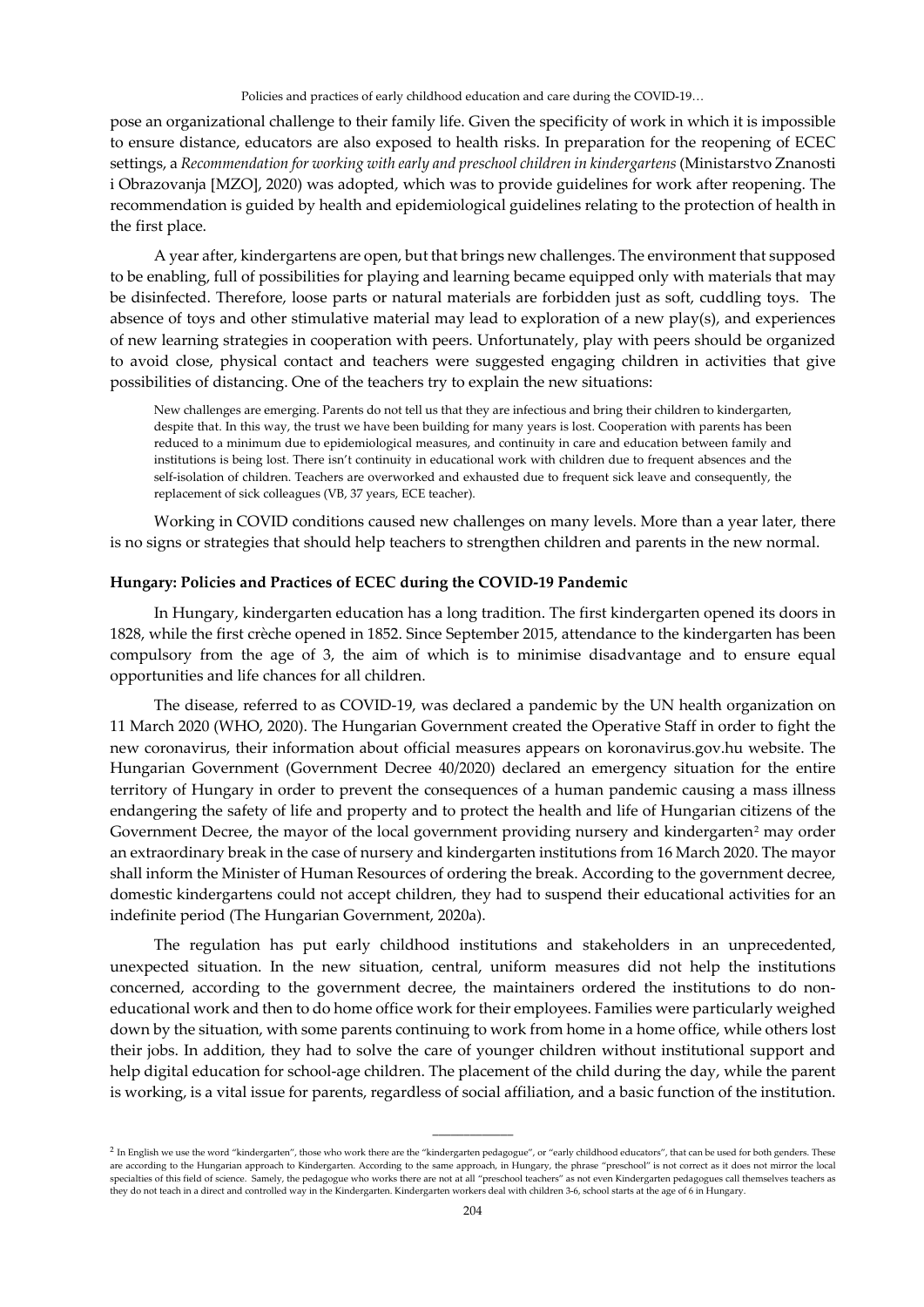In the crisis caused by the virus, the relationship with the kindergarten was severed to a large extent. In Hungary, the number of disadvantaged children is high in public education institutions, contact with their families is inherently more difficult and research proves that disadvantaged parents prefer a personal, trusting relationship with the early childhood educators (Vargáné Nagy & Molnár, 2017). There were disadvantaged areas where the head of the kindergarten visited the families personally and informed them of the emergency and the closure of the institution, as they sometimes did not have even a telephone.

In state-run, municipal kindergartens, the employer envisaged digital work for kindergarten pedagogues in kindergartens, similar to public education institutions (schools), in order to ensure that employees' work was justified and thus paid. Changed employment rules were declared in Government Decree 47/2020 (The Hungarian Government, 2020b). Educators either visited the institution regularly or kept in touch with parents from home. They had to perform the work tasks set out in the document regulating the operation of the institution and had to certify the work from home with a weekly report to the maintainer.

Families were hard hit by the regulation, as they had to take care of their children overnight, knowing that the possible illness of the older generation could easily be caused by the reorganization of childcare within the family and at the same time transforming their lives. After the changeover, the need for support for children's personal development at home required reconsideration (Balogh & Szerepi, 2020).

Teleworking was a completely unknown concept for kindergarten pedagogues. Their work includes a loving reception of children, physical contact, hugging, and daily verbal contact with parents. This was replaced by an Information Technology (IT) tool that required a completely different form of communication and competencies. In general, kindergartens are not well equipped with Information and Communications Technology (ICT) tools either. The ability of kindergarten pedagogues to innovate has brought forward innovative efforts and the use of ICT tools, although a video, audio file or PowerPoint presentation cannot replace personal contact. Embrace, kind words, facial expressions and gestures, nonverbal gestures for children who understand speech even less, group cohesion cannot be replaced by such means.

It has become common practice for kindergartens to create closed Facebook groups to reach parents. Knowing the development level of the children and the kindergarten group, the parents were mainly recommended offline, mobile home play activity forms and experience opportunities that can be performed together with the children. The methodological recommendations took into account the children's personality, interests and individual abilities. Thus, they wanted to provide online help to all parents using the ICT tools at their disposal. Their helpful intentions were to support parents with their pedagogical knowledge and ideas to help families spend the increased common time at home. This period created an opportunity for educators to strengthen their individual pedagogical competencies and to be professionally renewed. They told the children video tales, played with puppets, sang songs, said poems, and sent parents creative craft activity ideas and games that could be done at home. Game ideas that could be played together with the family were collected and passed on to parents. The pedagogues tried to smuggle mental health, situational games into the life of the group, thus helping to process and accept the experiences.

In the use of online distance education, kindergartens sought to uphold the principle of supporting parental education, which is also a cornerstone of the kindergarten's child image, so they supported parent's child-rearing with activity recommendations that were based on personal advice, common activities, experiences and memories (Balogh & Szerepi, 2020). At the same time, based on parental feedback, it was also found that kindergarten pedagogues asked parents for tasks that could not be performed at home due to lacking conditions and specific tools and went beyond the abilities of a preschool child. Parents responded in several ways to the activity ideas offered by kindergarten teachers. There were those who were constantly active from the first minute, performed the requested tasks, and provided feedback to the educators. There were families who did not take advantage of the suggestions offered by the kindergarten due to IT tools or lack of interest, lack of time, digital education of the older, school-age sibling. The development of different level special needs children has also been pushed into the online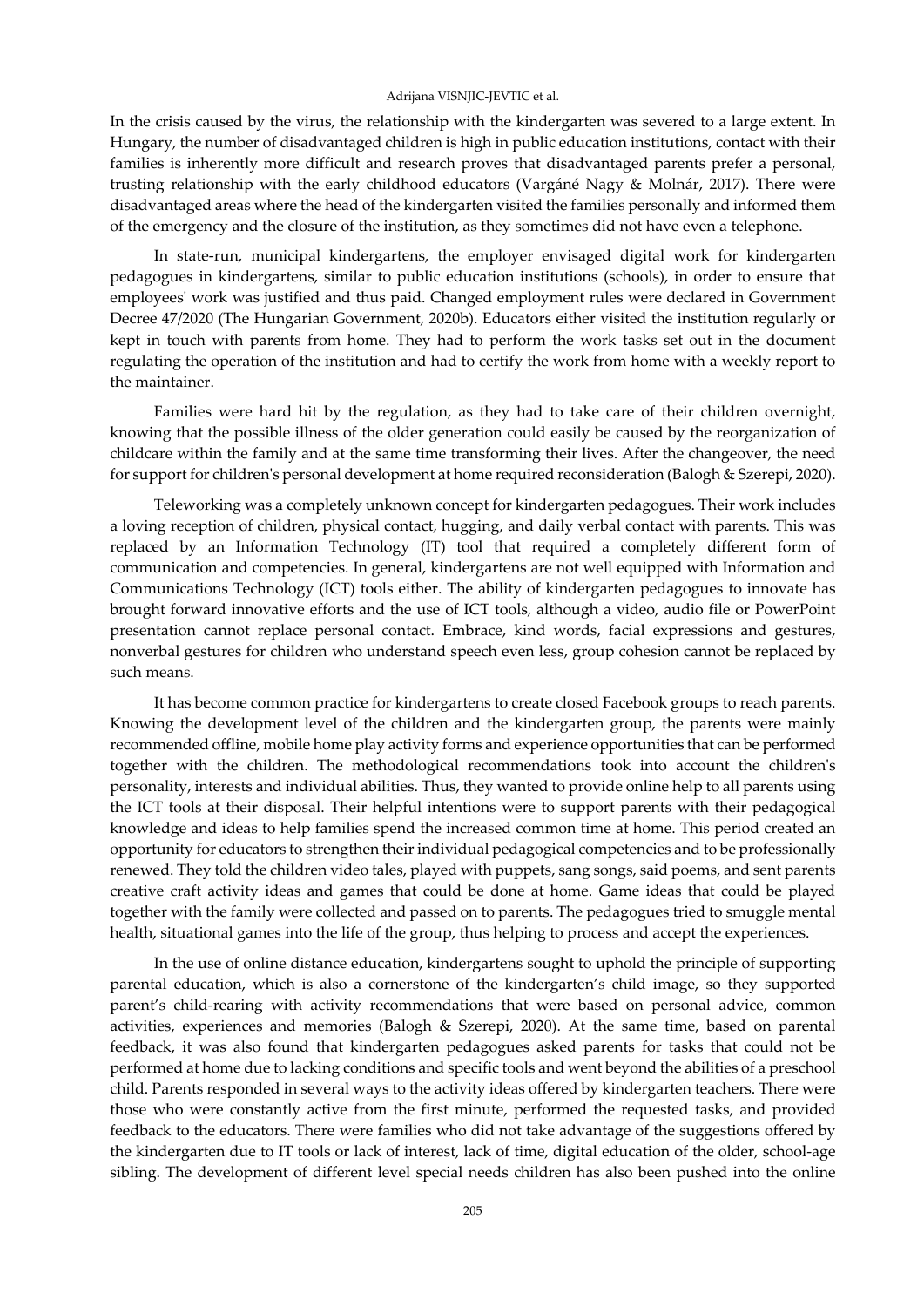space, the effectiveness of which cannot be compared to personal contact activities.

Parental digital access did not work in all cases. IT knowledge and access to digital tools are uneven. (Hungarian Central Statistical Office, 2021). It is irrelevant to talk about online help in disadvantaged regions where families do not have the tools that online education assumes. Most of the disadvantaged parents have a pre-paid electric meter, and towards the end of the month there is no more money to recharge, and there is no electricity for a few days. There is no digital device and no internet connection at all. The school children also received the lesson on paper and the parent was usually unable to help. Contact with parents was not limited to previously used working-hours contact. The parents needed the help and feedback of the kindergarten pedagogue in the late evening and many cases on the weekends as well.

Kindergarten pedagogues also helped each other online through professional renewal and exchange of methodological experiences through the use of kindergarten pedagogical professional community sites. With the consent of the maintainer, cleanliness packs were distributed to families in need to comply with hygiene rules that are of paramount importance in the fight against the pandemic. In the institution, they made decorations, scrapped, cleaned, and performed administrative tasks. In addition to these, textiles were repaired, bean bags were sewn, and they also helped to make face masks for the employees of the municipality and those working in health care. There were institutions where, according to the order of the maintainer, the tasks related to the renovation of the building were also performed by the pedagogues, e.g. fence painting, group room renovation, painting. Due to the pandemic, more families needed home help. There was an example of kindergarten staff helping social institution staff, e.g. post office, pharmacy or day-to-day shopping. The kindergarten nurses cleaned and disinfected the institutions.

In institutions that also have kitchens, kitchen workers packed cold food for children on a weekly basis. According to 1997. XXXI Act § 21-21 / B on guardianship administration, it is necessary to provide institutional food provide for children. Children receiving regular child protection benefits received food free of charge, but could also be claimed by others for a fee. The home delivery of food for kindergarten and school-age children was coordinated by the kindergarten staff, at which time they had the opportunity to talk to the parents, as neither the nurse nor the family caregiver visited the families in the segregation at the time of closure.

According to 152/2020. Government Decree, the maintainers appointed kindergartens on duty in the settlements; during the extraordinary break, the mayor was obliged to organize day-care for children of nursery and kindergarten age. Day-care service was to be provided for children without an infectious disease whose parents or other legal representatives required it for work. According to the Regulation, the submission of a request for day-care service was not subject to any formalities and could therefore be submitted either by e-mail or by telephone. The parent had to declare in writing that the child did not suffer from an infectious disease. The municipality had to organize the day-care service in small groups, and a maximum of five children per group could be supervised (The Hungarian Government, 2020c).

On May 20 in 2020 a new government decree was published in the Hungarian Gazette. The 215/2020. Government Decree on the reopening of kindergartens and nurseries (The Hungarian Government, 2020d). Before reopening, institutions assessed families need for kindergarten care and asked them to declare their children's health status. Most families demanded kindergarten care.

The 2020/2021 school year has brought further changes in the lives of institutions raising young children. According to Government Decree 431/2020 on protection measures, no person other than those working there and children could enter the territory of the public education institution (The Hungarian Government, 2020e). From September, parents could not enter the institution, the nurses and pedagogical assistants accompanied the children from the entrance to the group rooms. The body temperature of children and adults entering the institution was measured and recorded, an entry record was introduced, and adults wore masks indoors. Kindergartens tried to protect the health of children and workers with this defence as well. In everyday life, it is difficult to follow a rule, so e.g. use the face mask as it makes speech comprehension difficult. Hand sanitisers were installed in several rooms of the kindergarten, and children were also taught how to use them. They pay attention to the frequent correct hand washing, as well as the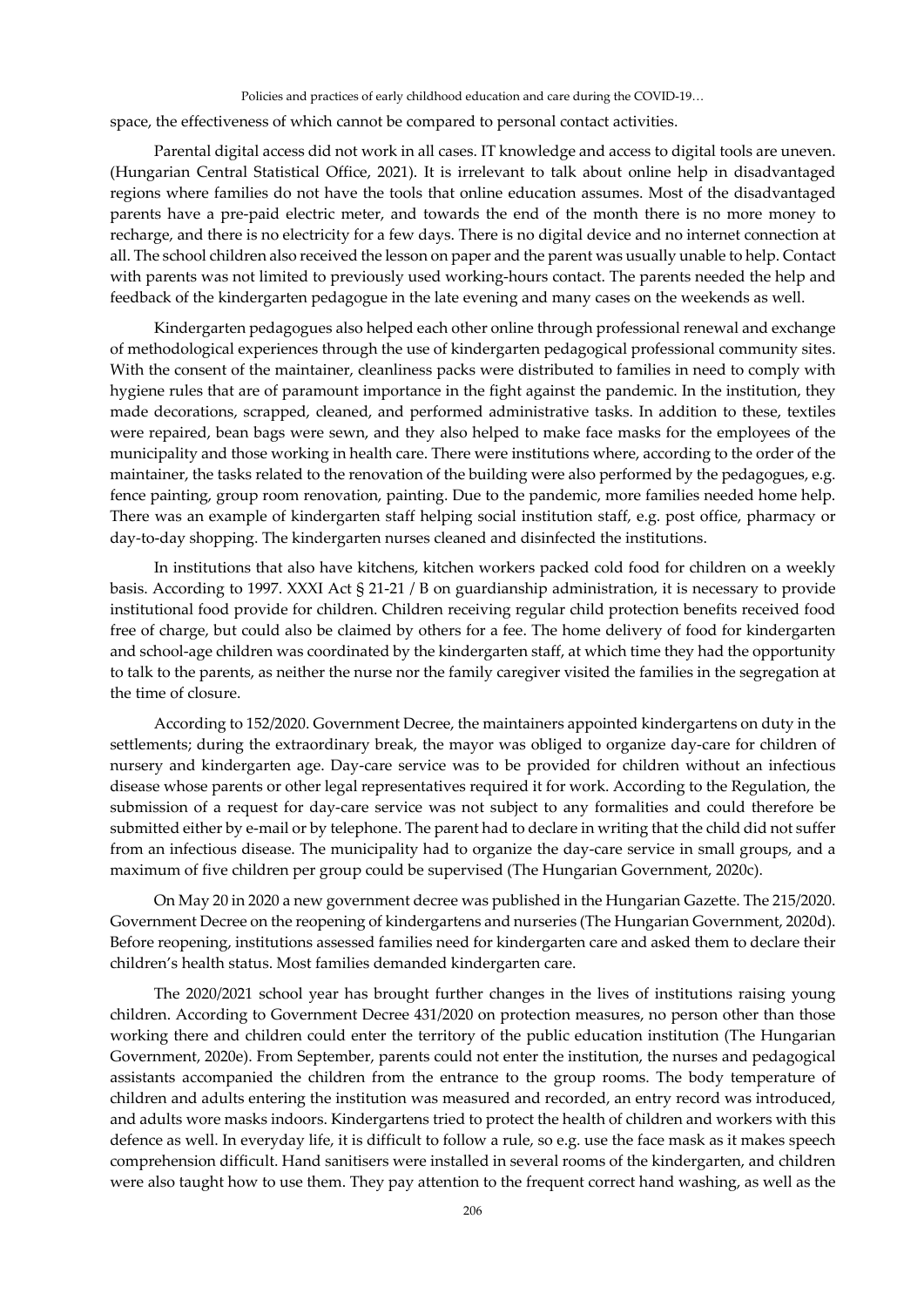cleanliness and disinfection of the institution. The nurses keep a cleaning record. Parents may enter the institution only in justified cases, respecting the rules. Parental meetings were cancelled, daily contact with parents was reduced, and was limited to a previously created Messenger group or phone.

According to Government Decree 431/2020 on the protection measures of the epidemiological preparedness period, the body temperature measurement of employees and children upon arrival became mandatory from 1 October 2020. In case of coronavirus infection or coronavirus involvement, only the Education Office could order an extraordinary break in the given institution (The Hungarian Government, 2020e).

According to 509/2020 Government Decree, among other things, it ordered regular examinations and screening suitable for the detection of SARS-CoV-2 coronavirus for educational employees working in educational institutions. It was organized by the capital and county government offices and it was done with an antigen rapid test capable of detecting the coronavirus in the order that was specified by the Operational Staff. Participation in the examination was voluntary (The Hungarian Government, 2020f).

The institutions have drawn up an epidemiological action plan (which is a constantly changing protocol according to the epidemiological situation), which contains epidemiological rules for workers and parents (parents do not enter the kindergarten building, all parents have filled in a declaration - only healthy children can come to kindergarten, COVID-19 in the family should be reported, fever and hand disinfection should be performed at the door, and the use of a mask in the open air on the premises of the institution is mandatory according to the current government decree). Parents are still exercising their right not to require kindergarten for their child due to the virus.

Another difficulty was the illness of kindergarten pedagogues and kindergarten workers (nurses, pedagogical assistants). The continuous operation of the kindergarten in these cases requires great organization and perseverance. The situation caused by the COVID 19 virus has transformed the relationship system of the family institution. In the crisis caused by the virus, the parents' direct contact with the kindergarten daily was broken. The basic availability of institutional education for families has become uncertain. This faltering relationship affected both middle-class families, where the parents worked in the home office and disadvantaged families, for whom institutional education also played a complementary, mitigating role for children. Parents' IT skills, their resources and their attitudes towards educational institutions are not uniform either. In general, a traditionally well-functioning familykindergarten partnership is not benefited by the fact that parents cannot enter the institution, just as a child's community life is not well affected if the parent does not take him or her to kindergarten. In the case of effective communication with parents, the moments of personal encounters are appreciated. The situation caused by the virus has also greatly contributed to raising awareness of the importance of healthy lifestyle education from the areas of kindergarten education among parents and children. Adherence to security measures requires self-discipline.

This period was a serious burden for parents with small children. The consequences of the virus (loss of parents' jobs, difficulties in working from home, difficulties in placing and caring for a child, difficulties in digital education of a primary school child, hopeless life situation, insecurity, stress, difficulty in contacting grandparents, relatives, friends) made life difficult for families. In the case of children, another disadvantage was the lack of living conditions at home, play equipment, drawing tools and parental competence. The development of children with different developmental stages and delayed development (various movement developments, special pedagogical developments, etc.) has also been pushed into the online space, the disadvantages and consequences of which are not even measurable.

Educators were mentally and psychologically overwhelmed, everyone experienced the pandemic, insecurity, hopelessness and fear of illness differently. Kindergarten pedagogues said their IT skills have increased significantly since the outbreak began. This was mostly through autonomous learning and they have consciously updated their methodological knowledge adapted to the given situation and they have done professional renewal.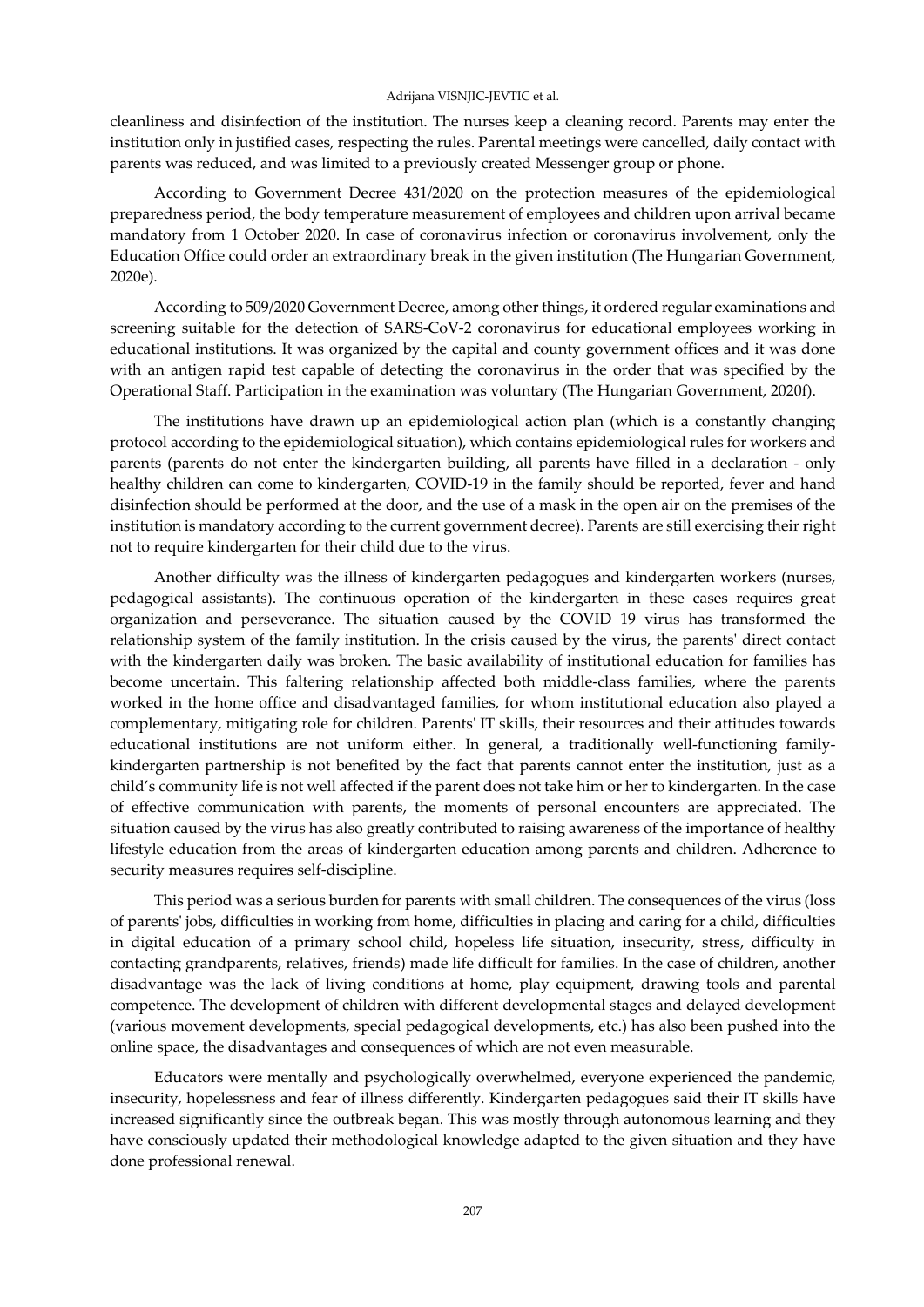In the case of educators, the long-term effects include the move towards the digitization of documentation, and further training and conferences can also be extended to the online space in a costeffective way. The consequences of the situation caused by the COVID-19 virus and its long-term effects on the situation of families and ECEC institutions will be investigated later. The impact of the pandemic situation on out-of-institution education requires new pedagogical competencies. Communication between parents and kindergarten pedagogues is changing, and effective forms of help that can be provided online are becoming more valuable. The consequences for children's social relationships, development of speech and movement skills, and mental health are still unpredictable.

# **Spain: Policies and Practices of ECEC during the COVID-19 Pandemic**

ECEC is essential to promote positive long-term learning outcomes (Paz-Albo, Cvencek, Herranz, Hervás, & Meltzoff, 2017), as well as children's cognitive, language and social development in both the short- and long-term (Melhuish et al., 2015), but not all children have an opportunity to enjoy early experiences. In Spain, increasing children's participation in ECEC provides early access to learning experiences across the country, but these experiences differ depending on each region. In fact, Spain has implemented national and regional reforms in ECEC to enhance the educational needs of 0- to 6-year-old children, fuelling debate about the nature of ECEC and, specifically on the significance of the provision for children under the age of three. Moreover, Spain has one of the highest enrolment rates of 3-5-year-olds (97%) in ECEC across Organisation for Economic Co-operation and Development [OECD] countries, and higher for children under the age of 3 (36%), compared to 26% of the OECD average (OECD, 2019).

This situation is the result of the expansion of ECEC services in Spain. However, over the last decade, the childcare provision has experienced a surge of policy attention in Spain, as improving quality in the ECEC sector is a priority (Paz-Albo, 2018). In fact, the provision of ECEC in Spain has a regulatory framework established at the national level in which the purpose of ECEC is established as to contribute to the physical, emotional, social, and intellectual development of children (Orden ECI/3960/2007, 2008). However, the COVID-19 pandemic has an impact on how ECEC is organized and a variety of resources has been used to support children's learning.

By the middle of March 2020, ECEC institutions closures had been implemented across Spain. During the lockdown the *Aprendo en casa* (Learning at home) and *Recursos para el aprendizaje en línea* (Resources for online learning) educational sites were designed by the Spanish Ministry of Education and Vocational Training in order to provide educators, students and families access to online resources, materials and educational apps designed specifically for 0-6-year-olds and beyond. These resources supported learning continuity during the full school closures, stimulating curiosity and creativity to enhance learning, and strengthening learning through play and reading in addition to promoting autonomy, key aspects of ECEC in Spain. Furthermore, since the onset of the COVID-19 pandemic, Spain supported remote learning and offered guidance for parents in supporting learning for their children at home since every child is entitled to an education (Celaá, 2020).

After the lockdown, many children in ECEC started to return to in-person learning as the government encouraged schools to reopen buildings adopting several educational measures (see Orden EFP/561/2020, 2020). In fact, all 0-3-year-olds were required to return to in-person learning to start the new school year in September 2020, while complying with the preventive, hygiene and health regulations established by the Spanish Ministry of Health. However, to secure support the reopening of schools for onsite learning 3-6-year-olds returned to school a few weeks later to be taught in small group bubbles for social distancing purposes. Within the ECEC context, this means reducing contact between groups of children and maintaining a safe distance of 1.5 meters. With regard to these policies and practices, the Interterritorial Council of the Spanish Health System (2020) admitted that respecting the social safe distance was harder for younger children and, also, that it was difficult to ensure their proper use of the masks for a long time. On the other hand, these children needed greater interaction and closeness in order to ensure successful development and to accomplish the proposed educational goals.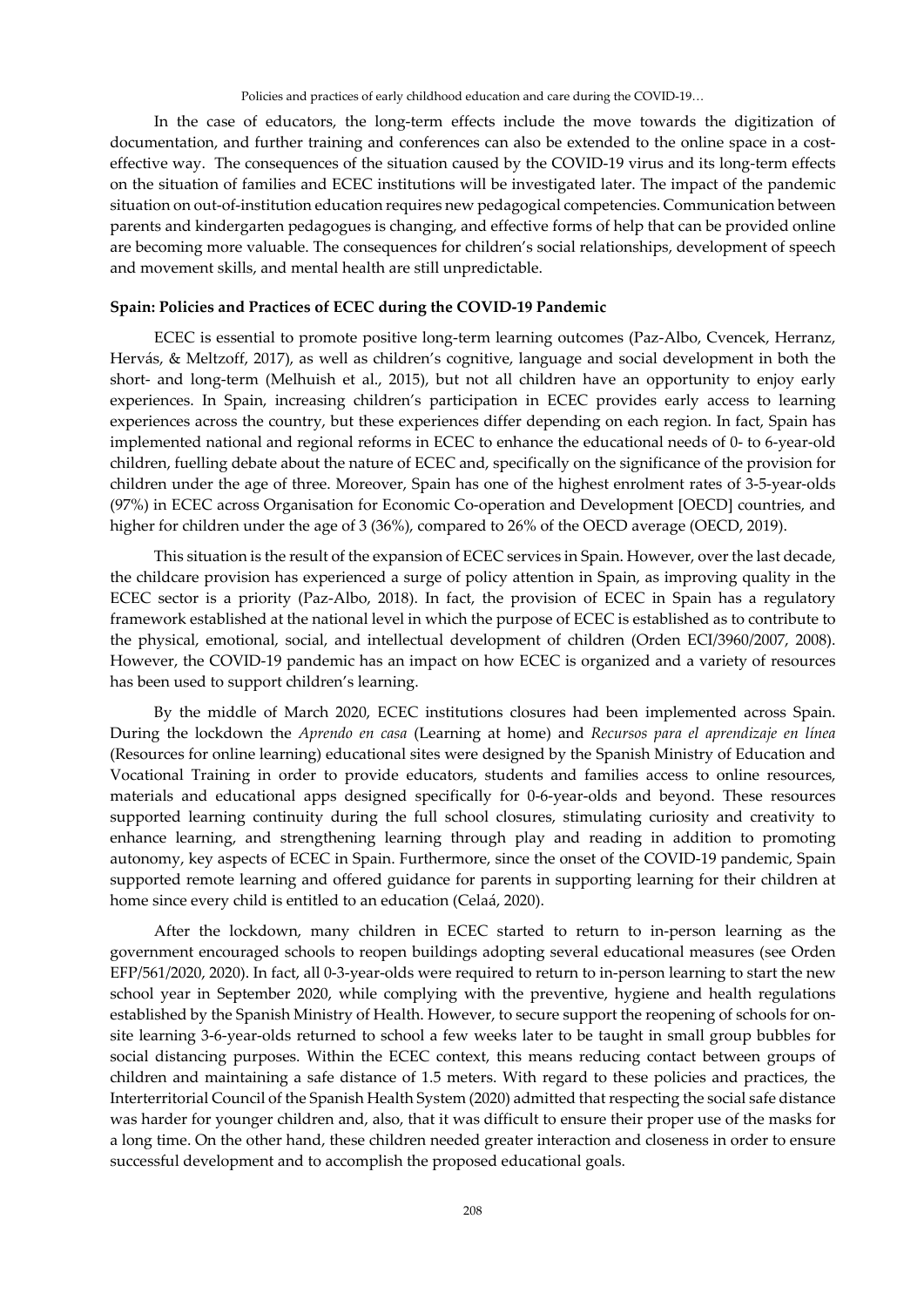Bearing in mind the particularities and needs of the ECEC years, the establishment of stable coexistence groups was proposed as the best alternative to solve the situation. These groups were made up of a reduced number of students and a tutor; ideally, with a maximum of 15 children and, if necessary, a maximum of 20. However, the maximum number of students might be settled by the Department of Education of each Autonomous Community with the permission of corresponding public health authorities. Following the instructions published by the Spanish Ministry of Health (2021), when a case of COVID-19 was detected, the students and tutor belonging to the stable coexistence group were considered as close contacts and, consequently, all of them must comply with the quarantine (10 days after the last contact with the confirmed case).

With the return to in-person learning, concerns arose from families and educators about the possibility that children were carriers of the disease and, consequently, the potential increase of COVID-19 cases. However, the situation of ECEC centres and educational institutions was positive, with just 0.73% of the groups temporary closed by the end of September (RTVE Noticias, 2020). In this sense, the preventive, hygiene and health measures (ventilation of classrooms, hand washing, stable coexistence groups, social distance, etc.) have permitted in-person learning as the educational approach mainly used at the present academic year. In fact, nowadays (about the end of the academic year), the data has confirmed that the Spanish ECEC and educational centres are safe spaces: 99.6% of the classrooms are open, whereas only 0.4% are in quarantine due to the COVID-19 pandemic, according to the data provided by the autonomous communities to the Ministry of Education (Spanish Ministry of Education and Vocational Training, 2021).

Despite the low percentage of groups temporarily closed for the COVID-19, KSNET and Spanish UNICEF (2020) have published the results of a survey showing that 86% of the Spanish entities affirm that children have suffered difficulties to continue with the academic year. According to this study, the main obstacles have been the digital gap, the lack of space to study at home, and the absence of accompaniment (KSNET & Spanish UNICEF, 2020). Apart from the academic consequences, several studies with Spanish population have pointed that the lockdown has hampered children's development, including negative consequences in their physical health (Valero, Martín, Domínguez-Rodríguez & Grupo Confisalud, 2020), an increment on sedentary time (Alonso-Martínez, Ramírez-Vélez, García-Alonso, Izquierdo & García-Hermoso, 2021; Arufe-Giráldez, Sanmiguel-Rodríguez, Zagalaz-Sánchez, Cachón-Zagalaz & González-Valero, 2020), and an exacerbation of their internalizing and externalizing problems (Alonso-Martínez et al., 2021).

In this line, we cannot forget that, although it seems that the worst scenario of the COVID-19 pandemic has passed, ECEC will be crucial to overcoming the aforementioned negative effects of the lockdown and social distance measures. As it has been pointed, educational and care institutions not only promote physical activities, appropriate diet, and good sleep habits (Brazendale et al., 2017) which, in turn, might help to mitigate the negative effects of the COVID-19 pandemic in children's development, but also Spanish ECEC centres might play a critical role providing safe environments to children to be able to interact with peers and teachers, and develop their socioemotional skills.

## **Turkey: Policies and Practices of ECEC during the COVID-19 Pandemic**

In many countries, including Turkey, one of the precautions taken to prevent the spread of COVID-19 has been the closure of schools and other educational institutions. On February 3, 2020, more than five weeks before the first COVID-19 case was detected in Turkey, a pamphlet titled *Coronavirus Information Note* had been prepared for Turkish children and parents, detailing some precautions that had to be taken to prevent the virus from entering the country (Ministry of National Education [MoNE], 2020a). It also mentioned ways to prevent respiratory tract infections and described the correct hand-washing procedure to be followed by children in ECEC institutions.

Soon after the detection of the first COVID-19 case in Turkey, on March 11, 2020, schools across the country were closed for two weeks, i.e., from March 16 to March 30 (MoNE, 2020b). During that period, on March 23, Educational Informatics Network run by the Turkish Radio and Television Corporation (TRT),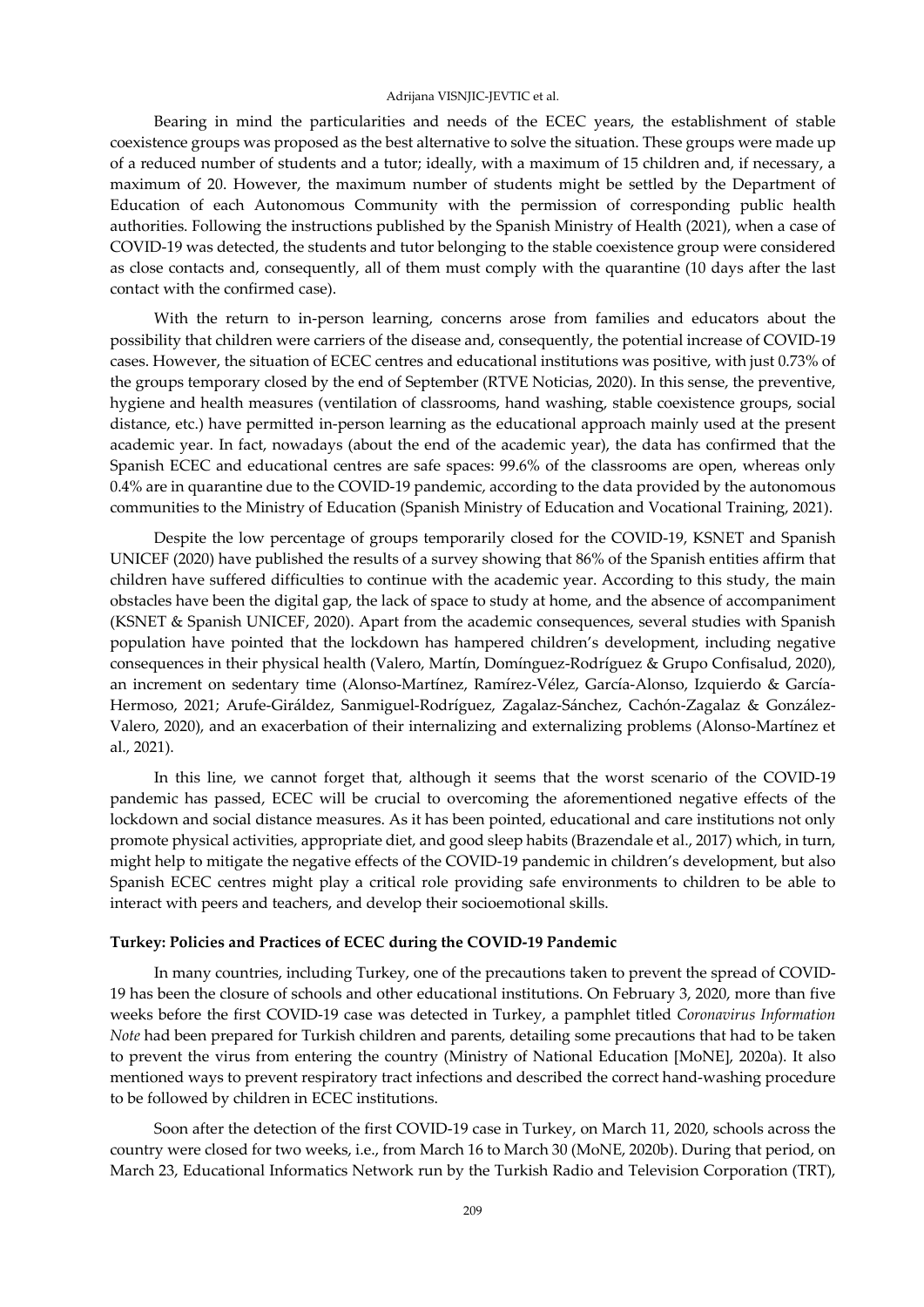known as EBA TV, started broadcasting to the primary, secondary and high schools in cooperation with MoNE and TRT (MoNE, n.d.). However, no channels or broadcasts appear to have been aimed at ECEC children at that time.

At the beginning of the following month, a program for parents named *Bizden* (literally 'from us') was launched on EBA TV to provide effective role models for child development during the distanceeducation process, alongside practical information about that process (MoNE, 2020c). The show's underlying purpose appears to have been to encourage parents to deal with their young children more consciously (Sak, Şahin-Sak, & Nas, 2020).

During the ensuing extraordinary time that parents spent at home with their children, a printed set of daily-activity recommendations titled *Distance Education, Close Interest* was prepared and shared with parents to guide them in establishing close relationships and strong ties with their children. The guide was aimed at families with children of up to secondary-school age, and its core message was "in this process, we are with you and close to you. We will survive together" (MoNE, 2020d). Then, another guidebook titled *Play in Crisis* (MoNE, 2020e), emphasizing the importance of play and how families could contribute to it was added to the same series.

Based on recommendations from the Turkish government's Scientific Committee at the end of April 2020, it was decided that distance education would continue until May 31, 2020 (MoNE, 2020f). During this latter period of homeschooling, MoNE (2020g) recommended that parents and their children play three games together, called "And Walk Like This", "Tell Me About Me" and "Don't Step on Paper". Additionally, at the beginning of May 2020, Turkey's General Directorate of Special Education and Guidance Services published a booklet titled *Elif and Alp*. This publication featured activities aimed at helping ECEC and primary-school children adapt to pandemic conditions and lockdown by ensuring that they understood and expressed their feelings (MoNE, 2020h).

At the end of May 2020, as part of a planned easing of lockdown, it was announced that nurseries and daycare centres would until further notice only serve households where all parents/carers had returned to working outside the home (Resmi Gazete, 2020). Subsequently, as the implementation of precautions had proved successful throughout the country, the normalization process continued as planned. Therefore, the General Directorate of Private Education Institutions circulated a letter authorizing private ECEC institutions to reopen beginning on June 1, 2020, if requested by their heads and the parents of the children. A similar official letter was also then sent to public ECEC institutions by MoNE, though in this case, it was not school heads but the Education Directorate of each of the nation's provinces that had to make the request, again with parental consent. All public and private ECEC institutions that reopened were required to observe strict COVID-19 safety rules, including the wearing of medical masks, hand hygiene, and social distancing (MoNE, 2020i).

In September 2020, schools that had been closed March 2020 due to the pandemic were opened to ECEC children and first graders. During the first week of school, which was September 21-25, 2020 in all regions, a one-day face-to-face education orientation program for these children was implemented. In ECEC settings, the orientation week consisted of a single day featuring five 30-minute activities, expanding in the second week to two days, with the same number and length of activities (MoNE, 2020j). After the resumption of face-to-face schooling, the MoNE released *Contactless Play Book* (Erdoğan, 2020), as a fun means of helping ECEC children and primary-school students internalize the wearing of masks, social distancing, and personal-hygiene rules, and more generally, adapt to the 'new normal' way of doing things. The book's 60 games covered skills such as meeting someone, communication, attention, movement and cooperation, none involving any physical contact (MoNE, 2020j).

October 12, 2020, marked the start of the second stage of face-to-face education in Turkish schools, in which the two-day weekly education process that had been implemented in ECEC institutions in September 2020 was increased to five days (MoNE, 2020k). Then, beginning in December, *TRT-EBA Kindergarten* was broadcast on EBA TV's Primary School channel every weekday at 8:00 a.m., and 7:30 p.m. Its original content was divided into three sections: "Calendar", "Activity Zone" and "As a Family".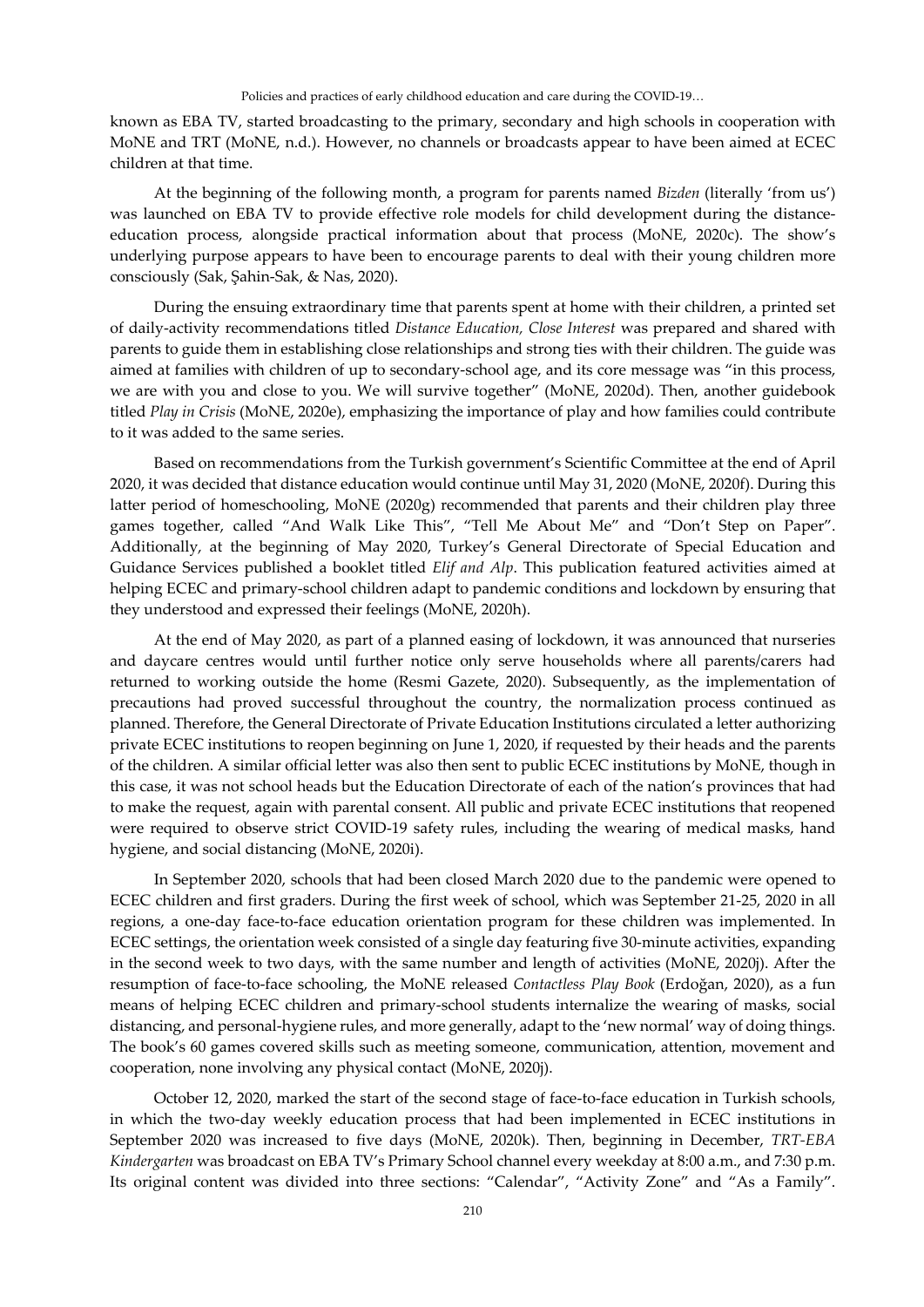"Calendar" was aimed at helping children start the day as if they were already at school, and thus explained concepts including dates, seasons, days of the week, colours and shapes. In "Activity Zone", ECEC teachers conducted Turkish-language, math, science, music, drama, art and play activities, relying on many a wide range of materials, toys and visual documents in line with the MoNE-approved preschool curriculum. Lastly, the "As a Family" section provided important advice to parents of ECEC children, including what should be considered when communicating with their children, domestic rules, and personalitydevelopment processes (TRTHaber, 2020).

Due to an increase in the number of coronavirus cases in Turkey, a new weekend lockdown was enforced in December 2020, and ECEC institutions were again closed (Ministry of Interior, 2020). In a press release dated March 1, 2021, MoNE (2021a) also announced that, based on decisions made in a recent meeting of the Presidential Cabinet, face-to-face education would resume the following day in all ECEC institutions, primary schools, and 8th and 12th-grade classrooms across the country. The plan was to restart face-to-face education in all ECEC institutions on a full-time basis, both in provinces defined as at low/medium coronavirus risk and those defined as at high/very high risk. Via press releases on March 29 and April 13, MoNE (2021b, 2021c) announced changes to practices at various educational levels but confirmed that face-to-face full-time education would continue in ECEC institutions.

In line with decisions made in the Presidential Cabinet on April 26, the whole of Turkey is – at the time of writing – in a three-week period of strict lockdown, expected to end on May 17 (Ministry of Interior, 2021). In this context, face-to-face education has been suspended in all institutions, and distance education has resumed (MoNE, 2021d). Also, in a press release dated May 12, 2021, it was announced that distance education might continue after the lifting of the lockdown *per se*, with the decision about that to be made on May 17 (MoNE, 2021e).

Unsurprisingly, given these circumstances, pandemic conditions – and especially lockdowns – have been a challenging experience for ECEC children. They have become more aggressive and anxious and exhibited more misbehaviour. Negative effects on children of spending lengthy periods looking at TV screens and mobile devices have also emerged (Toran, Sak, Xu, Şahin-Sak, & Yu, 2021). That being said, however, activities conducted by teachers through eba.gov.tr have become very important to young children, and some of them have been effective educationally. It has also been noted that many parents organized various activities for and with their children, in line with their teachers' recommendations, which as well as boosting the children's sense of well-being enabled them to continue preparing for primary school (Duran & Ömeroğlu, 2020). However, it has also been argued that distance education has not been effective enough for either ECEC children or primary-school students (Demir Öztürk, Kuru, & Demir Yıldız, 2020). This is thought to be related to their ages, as children in these years still have difficulty using distance-education tools and other technology on their own. Similarly, play and hands-on activities that are effective in supporting young children's learning are not easy online (Kim, 2020). In short, children of primary age and below appear to only benefit from distance education if under close supervision by their parents or other adults. Thus, in cases where the relevant adults' willingness or ability to offer such supervision is low, young children cannot make efficient use of the EBA portal or other popular educational applications such as Zoom (Sak et al., 2020).

## **Conclusion**

The COVID-19 pandemic, which has affected all life on a global scale, has caused the reorganization of all areas of life. Although emergency policies were developed against the pandemic at first, it can be said that more effective policies were developed with a better understanding of the pandemic over time. At the first stage of the pandemic, schools were closed worldwide, and then distance education started with the emergency solutions developed later on. For more than a year, education has been tried to be continued with distance or hybrid (online and face-to-face) teaching models all over the world. Nevertheless, policies developed in the field of ECEC differed among countries, and this situation prevented the development of a standard in education. This review article focused on the policies developed for ECEC, the situation of children, teachers, and families during the COVID-19 pandemic in the countries (Australia, Croatia,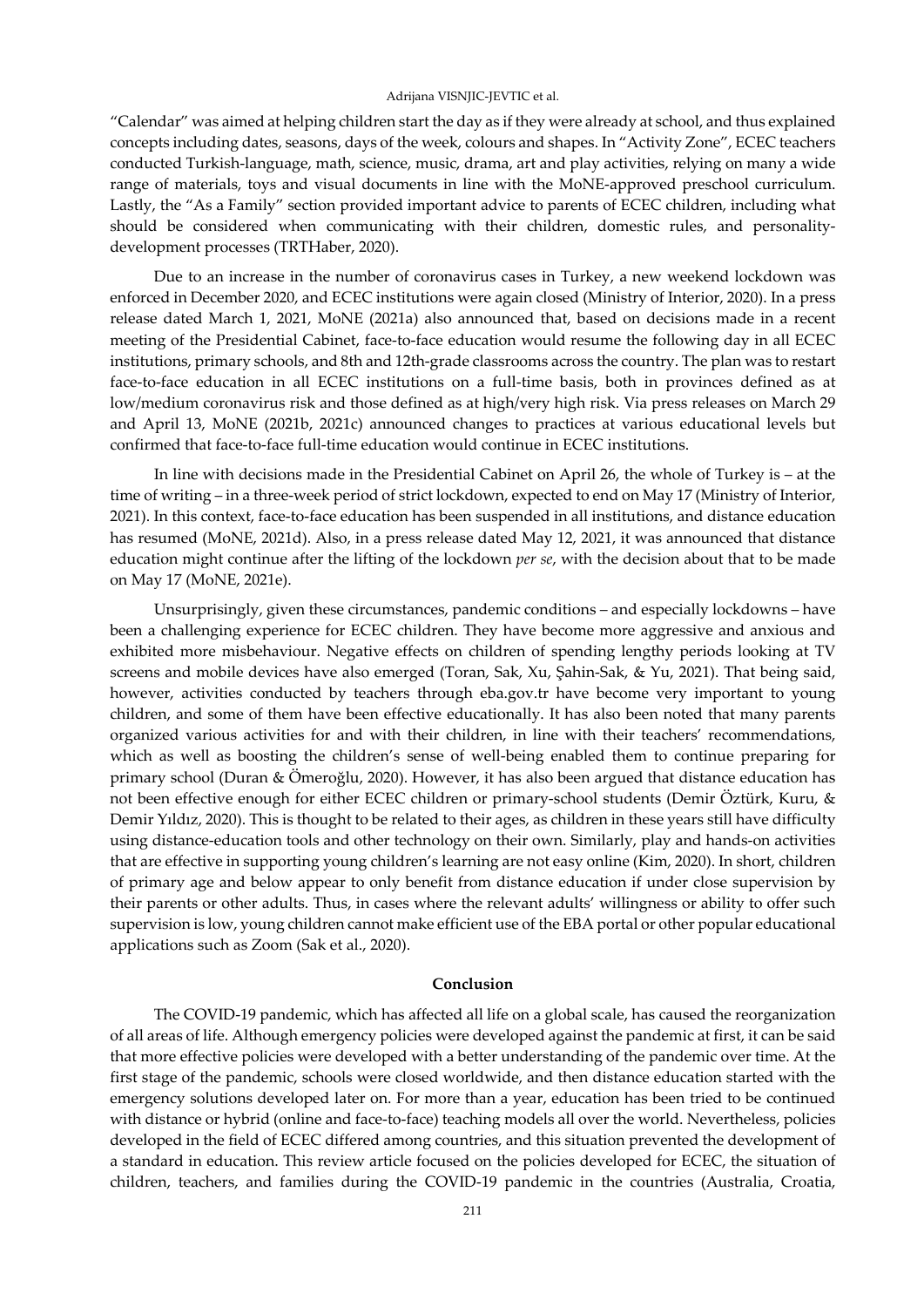Hungary, Spain, and Turkey) included in this article.

The countries which faced the pandemic have managed ECEC differently. The reasons for this difference are the importance given to early childhood education and the resources allocated. Although schools were closed at first due to the pandemic, some countries provided resources and support for the sustainability of education. However, it has been observed that there are countries where early childhood education is ignored when compared to the other educational levels. Especially countries with insufficient technological infrastructure have left the distance education process of children mostly to the competence of teachers and the capacity of accessible digital tools. It has been stated that the groups most negatively affected by this process are disadvantaged groups and that these groups have very limited access to education and teachers.

Although the COVID-19 pandemic directly affected adults as a disease, the measures such as the closure of schools and the quarantines directly affected children negatively. For instance, the time children spent in front of screen has increased, their movement area has been limited, and the home environment has been insufficient in supporting children's development. In countries where face-to-face education was started during the pandemic, children were expected to comply with the measures taken against the pandemic and the protocols that were prepared. However, radical changes in the educational environment and materials along with the reduction of class sizes made it difficult for children to adapt to the process.

While discussions about how education can be continued with the pandemic, the importance of teachers' role in education has brought teachers to the fore. In this process, it can be said that teachers show a great effort to reach children and make education sustainable. In some countries, teachers were supported to use and access digital tools, while in others this was ignored. In other words, it has been seen that teachers try to continue the education with their professional competence and the digital tools and applications they can access. The COVID-19 pandemic has also brought up the discussion of teacher education to provide professional competencies in preparation for possible crises.

The COVID-19 pandemic, which directly affects social life, has caused radical changes, especially in the lives of families with children. The interruption of children's school life has left the responsibilities of education and care to the parents. The parents who had to work from home tried to take on their children's education and care responsibilities in coordination with the teacher. However, disadvantaged families had difficulties in carrying out their child's education and care due to the interruption of social support opportunities. During this process, parents have experienced serious economic, social, and psychological difficulties. In addition, the fact that the responsibility of children's education and care is mostly undertaken by mothers has made invisible gender inequalities visible.

As a result, the COVID-19 pandemic has revealed that we need to focus on eliminating educational inequalities, placing policies for the welfare of children on more realistic foundations, rebuilding teacher education, and improving the welfare of families. Priorizating the best interests of the child in the policies to be developed and building the social ecology on justice will ease overcoming the crises that will be faced.

#### **Declarations**

*Authors' contributions:* Adrijana Visnjic-Jevtic wrote Croatia, Anikó Varga Nagy wrote Hungary, Gulsah Ozturk wrote Australia, İkbal Tuba Şahin-Sak wrote Turkey, Jesús Paz-Albo and Noelia Sánchez-Pérez wrote Spain, and Mehmet Toran designed the paper, wrote abstract, introduction and conclusion part. The authors of this review article are ordered alphabetical. All authors have read, provided feedback and approved the final submission.

*Competing interests:* The authors declare that they have no competing interests.

*Funding:* No funding was provided for this study.

*Acknowledgements:* The production and dissemination of knowledge in the public interest are among the founding purposes of the Journal of Childhood, Education & Society. For this purpose, editor in chief invited all editorial board members to write a review article about the COVID-19 pandemic in the scope of the JCES. This review article was written by editorial board members who responded to the invitation in line with the founding purposes. The countries, in this review article, are ordered alphabetical.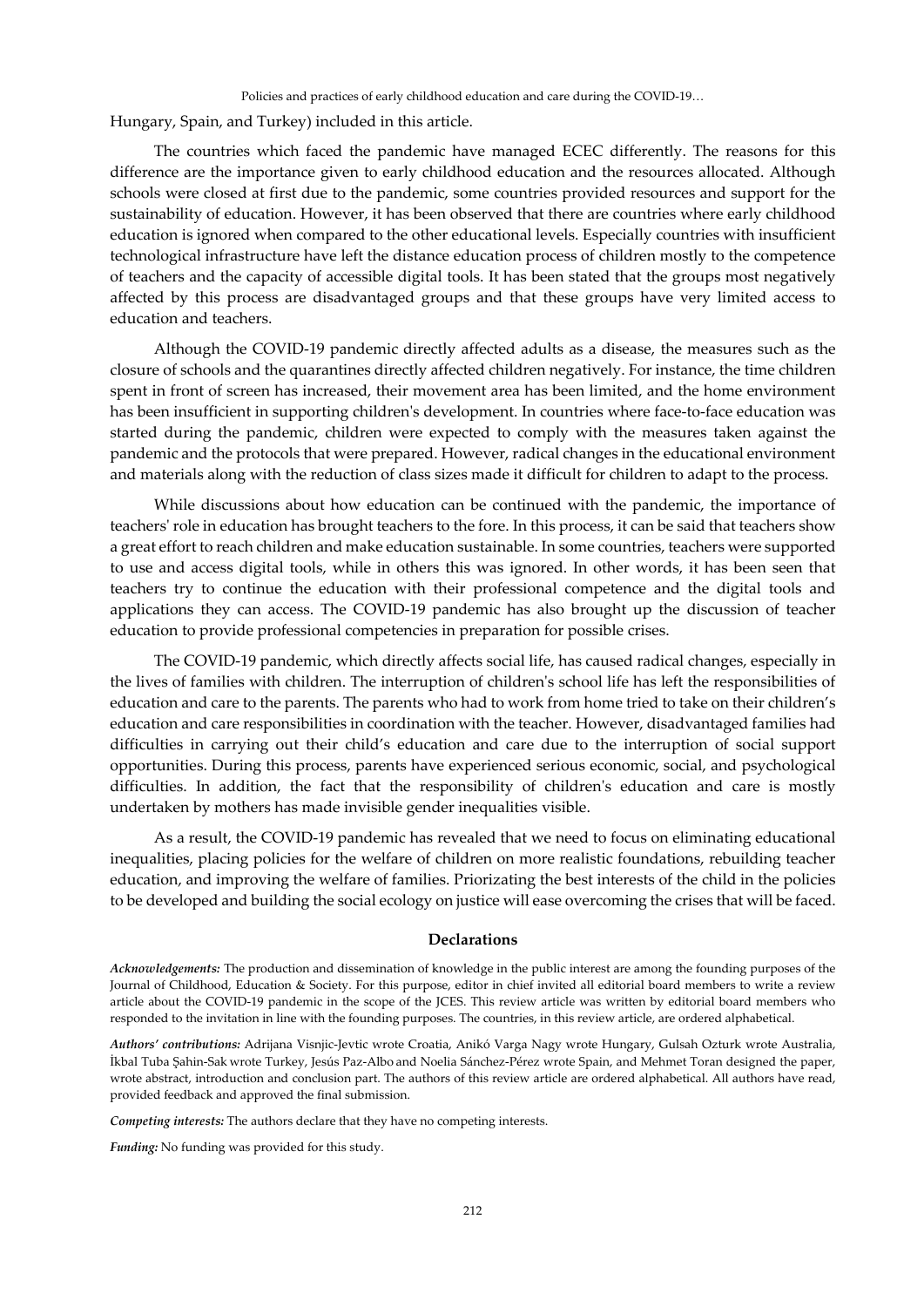#### **References**

- Ac[t](https://eige.europa.eu/print/gender-based-violence/resources/hungary/act-31-1997-hungarian-child-protection-act) 31 of 1997 (Hungarian Child Protection Act). Retrieved from t[https://eige.europa.eu/gender-based](https://eige.europa.eu/gender-based-violence/resources/hungary/act-31-1997-hungarian-child-protection-act)[violence/resources/hungary/act-31-1997-hungarian-child-protection-act](https://eige.europa.eu/gender-based-violence/resources/hungary/act-31-1997-hungarian-child-protection-act)
- Alonso-Martínez, A. M., Ramírez-Vélez, R., García-Alonso, Y., Izquierdo, M., & García-Hermoso, A. (2021). Physical activity, sedentary behavior, sleep and self-regulation in Spanish preschoolers during the COVID-19 lockdown. *International Journal of Environmental Research and Public Health*, *18*(2), 693[. https://doi.org/10.3390/ijerph18020693](https://doi.org/10.3390/ijerph18020693)
- Anderson, D. R., & Subrahmanyam, K. (2017). Digital screen media and cognitive development. *Pediatrics, 140* (Supplement 2), 57-61. <https://doi.org/10.1542/peds.2016-1758C>
- Arufe-Giráldez, V., Sanmiguel-Rodríguez, A., Zagalaz-Sánchez, M. L., Cachón-Zagalaz, J., & González-Valero, G. (2020). Sleep, physical activity and screens in 0-4 years Spanish children during the COVID-19 pandemic: Were the WHO recommendations met? *Journal of Human Sport and Exercise.* <https://doi.org/10.14198/jhse.2022.173.02>
- Balogh, B., & Szerepi, S. (2020). A család és az óvoda nevelési funkcióinak összhangja a COVID-19 vírus okozta rendkivüli helyzet tükrében. In V. Nagy Anikó (Eds.), *Családi nevelés. nevelési problémák a családban* (pp.7-17). Debrecen: Didakt Kiadó.
- Brazendale, K., Beets, M. W., Weaver, R. G., Pate, R. R., Turner-McGrievy, G. M., Kaczynski, A. T., ... von Hippel, P. T. (2017). Understanding differences between summer vs. school obesogenic behaviors of children: The structured days hypothesis. *International Journal of Behavioral Nutrition and Physical Activity*, *14*(1), 1-14[. https://doi.org/10.1186/s12966-017-0555-2](https://doi.org/10.1186/s12966-017-0555-2)
- Celaá, I. (2020). *Aprendo en casa:* Carta de la ministra. *Aprendo en casa.* Retrieved fro[m https://aprendoencasa.educacion.es/carta-de-la](https://aprendoencasa.educacion.es/carta-de-la-ministra)[ministra](https://aprendoencasa.educacion.es/carta-de-la-ministra)
- Demir Öztürk, E., Kuru, G., & Demir Yıldız, C. (2020). Covid-19 pandemi günlerinde anneler ne düşünür, çocuklar ne ister? Anne ve çocuklarının pandemi algısı. *Avrasya Sosyal ve Ekonomi Araştırmaları Dergisi, 7*(5), 204-220.
- Department of Education, Skills and Employment (2020a). *Child care in Australia report December quarter 2020*. Canberra, ACT: Australian Government. Retrieved from [https://www.dese.gov.au/key-official-documents-about-early-childhood/early](https://www.dese.gov.au/key-official-documents-about-early-childhood/early-childhood-and-child-care-reports/child-care-australia/child-care-australia-report-december-quarter-2020)[childhood-and-child-care-reports/child-care-australia/child-care-australia-report-december-quarter-2020](https://www.dese.gov.au/key-official-documents-about-early-childhood/early-childhood-and-child-care-reports/child-care-australia/child-care-australia-report-december-quarter-2020)
- Department of Education, Skills and Employment (2020b). Recovery package for early childhood education and care sector. Retrieved from [https://www.dese.gov.au/covid-19/childcare/recovery-package-early-childhood-education-and-care-sector.](https://www.dese.gov.au/covid-19/childcare/recovery-package-early-childhood-education-and-care-sector)  <https://www.dese.gov.au/covid-19/childcare/recovery-package-early-childhood-education-and-care-sector>
- Department of Health (2021). *Coronavirus (COVID-19) current situation and case numbers*. Australian Government. Retrieved from [https://www.health.gov.au/news/health-alerts/novel-coronavirus-2019-ncov-health-alert/coronavirus-covid-19-current](https://www.health.gov.au/news/health-alerts/novel-coronavirus-2019-ncov-health-alert/coronavirus-covid-19-current-situation-and-case-numbers#local-outbreak-information)[situation-and-case-numbers#local-outbreak-information](https://www.health.gov.au/news/health-alerts/novel-coronavirus-2019-ncov-health-alert/coronavirus-covid-19-current-situation-and-case-numbers#local-outbreak-information)
- Duran, A., & Ömeroğlu, E. (2020). COVID-19 pandemi sürecinde ebeveynlerin okul öncesi dönemdeki çocukları ile iletişimlerine ilişkin görüşleri*.* In S. Thakur & A. Yadav (Eds.), *International conference on COVID-19 studies* (pp.428-436). IKSAD Publishing House.
- Early Childhood Australia. (2020). *ECA response: COVID-19*. Canberra, ACT: Early Childhood Australia Retrieved from [http://www.earlychildhoodaustralia.org.au/wp-content/uploads/2020/05/COVID-19-ECEC-Health-and-Hygiene-Members-](http://www.earlychildhoodaustralia.org.au/wp-content/uploads/2020/05/COVID-19-ECEC-Health-and-Hygiene-Members-Summary_UPDATE_29052020_Typeset.pdf)[Summary\\_UPDATE\\_29052020\\_Typeset.pdf](http://www.earlychildhoodaustralia.org.au/wp-content/uploads/2020/05/COVID-19-ECEC-Health-and-Hygiene-Members-Summary_UPDATE_29052020_Typeset.pdf)
- Erdoğan, T. (2020). *Temassız oyunlar.* Ankara: Milli Eğitim Müdürlüğü. Retrieved from <http://cdn.eba.gov.tr/kitap/temassizoyunlar/#p=3>
- Hungarian Central Statistical Office. (2021, April 10). *Data on the Coronavirus Pandemic.* Retrieved from [https://www.ksh.hu/apps/shop.lista?p\\_lang=HU&p\\_temakor\\_kod=ON&p\\_kapcsolodo=ikt](https://www.ksh.hu/apps/shop.lista?p_lang=HU&p_temakor_kod=ON&p_kapcsolodo=ikt)
- Interterritorial Council of the National Health System. (2020, August 27). Acuerdo del Consejo Interterritorial del Sistema Nacional de Salud, adoptado en coordinación con la conferencia sectorial de Educación, sobre la declaración de actuaciones en salud pública frente al COVID-19 para centros educativos durante el curso 2021-21. Retrieved from [https://www.lamoncloa.gob.es/serviciosdeprensa/notasprensa/educacion/Documents/2020/27082020\\_Acuerdo.pdf](https://www.lamoncloa.gob.es/serviciosdeprensa/notasprensa/educacion/Documents/2020/27082020_Acuerdo.pdf)
- Kim, J. (2020). Learning and teaching online during Covid-19: Experiences of student teachers in an early childhood education practicum. *International Journal of Early Childhood*, *52*(2), 145-158[. https://doi.org/10.1007/s13158-020-00272-6](https://doi.org/10.1007/s13158-020-00272-6)
- KSNET & Spanish UNICEF (2020). Impacto de la crisis por COVID-19 sobre los niños y niñas más vulnerables: Reimaginar la reconstrucción en clave de derechos de infancia. UNICEF. Retrieved from [https://www.unicef.es/sites/unicef.es/files/recursos/informe-infacia-covid/covid19-infancia\\_vulnerable\\_unicef.pdf](https://www.unicef.es/sites/unicef.es/files/recursos/informe-infacia-covid/covid19-infancia_vulnerable_unicef.pdf)
- Lee, I. (2021). Crisis of care and education in the early years: Paradoxical moments in the global pandemic. *Global Studies of Childhood, 10*(4), 385-394[. https://doi.org/10.1177/2043610620978491](https://doi.org/10.1177/2043610620978491)
- Marshall, S.J., Biddle, S.J., Gorely, T., Cameron, N., & Murdey, I. (2004). Relationships between media use, body fatness and physical activity in children and youth: A meta-analysis. *International Journal of Obesity*, *28*(10), 1238–1246. <https://doi.org/10.1038/sj.ijo.0802706>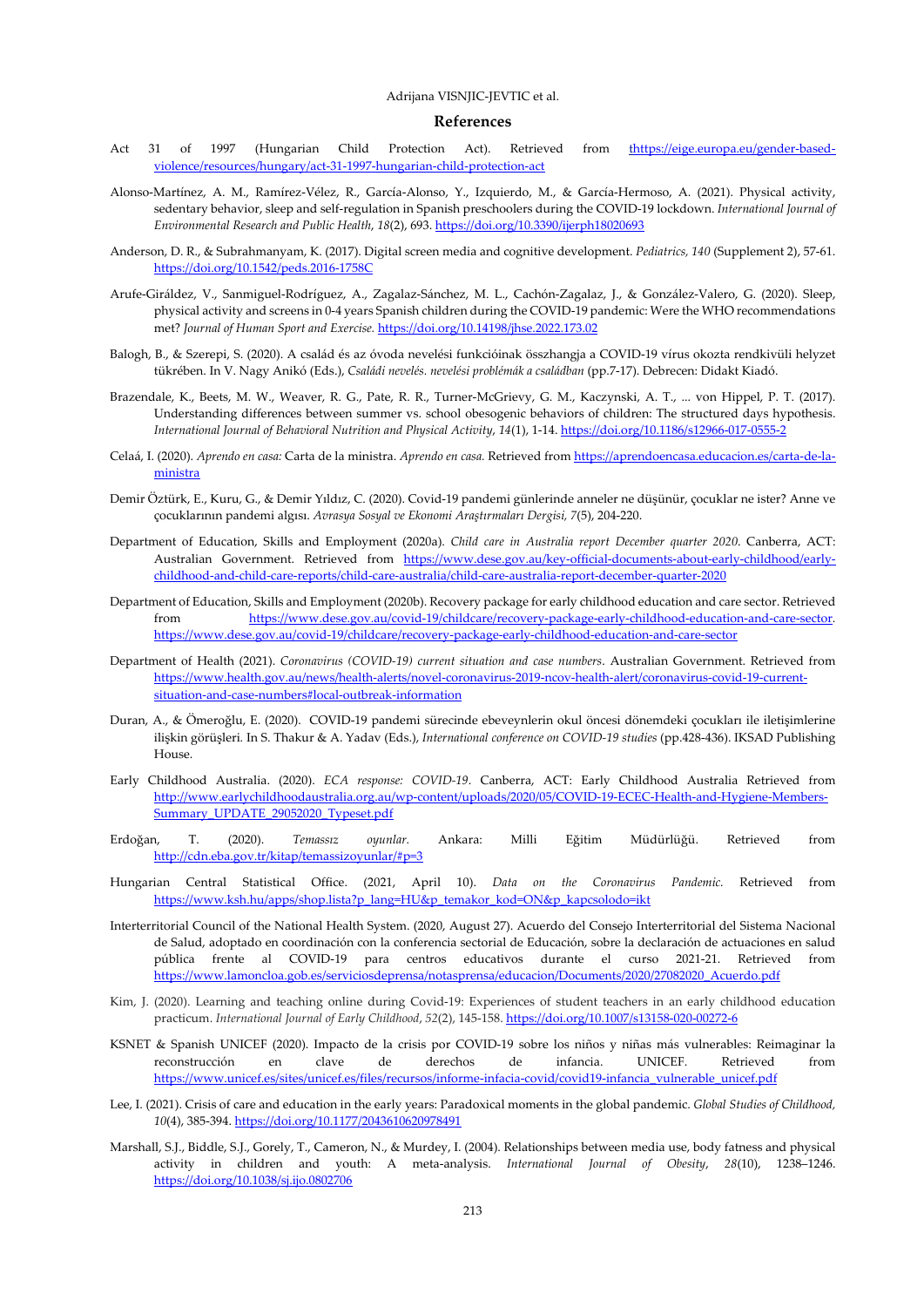Policies and practices of early childhood education and care during the COVID-19…

- McAnulty, J., & Ward, K. (2020). Suppressing the epidemic in New South Wales. *New England Journal of Medicine, 382*(21), e74. <https://doi.org/10.1056/NEJMc2011592>
- Melhuish, E., Ereky, S., Petrogiannis, K., Ariescu, A., Penderi, E., Rentzou, K., … Broekhuisen, P. (2015). A review of research on the effects of Early Childhood Education and Care (ECEC) upon child development. *CARE project; Curriculum Quality Analysis and Impact Review of European Early Childhood Education and Care (ECEC)*. European Commission.
- Mendelsohn, A. L., Brockmeyer, C. A., Dreyer, B. P., Fierman, A. H., Berkule Silberman, S. B., & Tomopoulos, S. (2010). Do verbal interactions with infants during electronic media exposure mitigate adverse impacts on their language development as toddlers?. *Infant & Child Development, 19*(6), 577-593.<https://doi.org/10.1002/icd.711>
- Ministarstvo Znanosti i Obrazovanja. (2020). *Preporuke za rad s djecom rane i predškolske dobi u dječjim vrtićima.* Ministarstvo Znanosti i Obrazovanja Republike Hrvatske.
- Ministarstvo Znanosti, Obrazovanja i Sporta. (2015). Nacionalni kurikulum ranog i predškolskog odgoja i obrazovanja Republike Hrvatske. *Narodne novine 5/15.*
- Ministry of Interior. (2020). *Koronavirüs ile mücadele kapsamında-yeni kısıtlama ve tedbirler genelgeleri. R*etrieved from [https://www.icisleri.gov.tr/koronavirus-ile-mucadele-kapsaminda-sokaga-cikma-kisitlamalari---yeni-kisitlama-ve-tedbirler](https://www.icisleri.gov.tr/koronavirus-ile-mucadele-kapsaminda-sokaga-cikma-kisitlamalari---yeni-kisitlama-ve-tedbirler-genelgeleri)[genelgeleri](https://www.icisleri.gov.tr/koronavirus-ile-mucadele-kapsaminda-sokaga-cikma-kisitlamalari---yeni-kisitlama-ve-tedbirler-genelgeleri)
- Ministry of Interior. (2021). *81 il valiliğine tam kapanma tedbirleri genelgesi gönderildi.* Retrieved from [https://www.icisleri.gov.tr/81-il](https://www.icisleri.gov.tr/81-il-valiligine-tam-kapanma-tedbirleri-genelgesi-gonderildi)[valiligine-tam-kapanma-tedbirleri-genelgesi-gonderildi](https://www.icisleri.gov.tr/81-il-valiligine-tam-kapanma-tedbirleri-genelgesi-gonderildi)
- Ministry of National Education. (2020a). *Yeni Koronavirüs (2019-ncCoV).* Retrieved from http://www.meb.gov.tr/meb\_iys\_dosyalar/2020\_02/04162145\_2019\_nCoV\_brosur.pdf
- Ministry of National Education. (2020b). *Bakan Selçuk, Koronavirüs'e karşı eğitim alanında alınan tedbirleri açıkladı.* Retrieved from <http://www.meb.gov.tr/bakan-selcuk-koronaviruse-karsi-egitim-alaninda-alinan-tedbirleri-acikladi/haber/20497/tr>
- Ministry of National Education. (2020c). *TRT EBA TV'de BİZDEN adlı veli kuşağı programı yayınlanacak.* Retrieved from [https://ikieylul.meb.k12.tr/icerikler/trt-eba-tvde-bizden-adli-veli-kusagi-programi-yayinlanacak\\_9533968.html](https://ikieylul.meb.k12.tr/icerikler/trt-eba-tvde-bizden-adli-veli-kusagi-programi-yayinlanacak_9533968.html)
- Ministry of National Education. (2020d). *Okul öncesi, 1-8. sınıflar: Uzaktan eğitim yakından ilgi.* Retrieved from [http://www.meb.gov.tr/meb\\_iys\\_dosyalar/2020\\_04/15142822\\_UzaktanEgitimYakYndanYlgi.pdf](http://www.meb.gov.tr/meb_iys_dosyalar/2020_04/15142822_UzaktanEgitimYakYndanYlgi.pdf)
- Ministry of National Education. (2020e). *Kriz durumunda oyun.* Retrieved from [http://www.meb.gov.tr/meb\\_iys\\_dosyalar/2020\\_04/17111243\\_kriz\\_durumunda\\_oyun.pdf](http://www.meb.gov.tr/meb_iys_dosyalar/2020_04/17111243_kriz_durumunda_oyun.pdf)
- Ministry of National Education. (2020f). *Uzaktan eğitim 31 Mayıs 2020 tarihine kadar uzatıldı.* Retrieved from [https://ihsangaziio.meb.k12.tr/icerikler/uzaktan-egitim-31-mayis-2020-tarihine-kadar-uzatildi\\_9614361.html](https://ihsangaziio.meb.k12.tr/icerikler/uzaktan-egitim-31-mayis-2020-tarihine-kadar-uzatildi_9614361.html)
- Ministry of National Education. (2020g). *Çocuklar için üç oyun.* Retrieved from [http://www.meb.gov.tr/meb\\_iys\\_dosyalar/2020\\_05/01165813\\_oyun.jpg](http://www.meb.gov.tr/meb_iys_dosyalar/2020_05/01165813_oyun.jpg)
- Ministry of National Education. (2020h). *Elif ile Alp: Çocuklar için psikoeğitsel etkinlikler.* Retrieved from [https://orgm.meb.gov.tr/meb\\_iys\\_dosyalar/2020\\_05/02012900\\_cocuk\\_kitabi2.pdf](https://orgm.meb.gov.tr/meb_iys_dosyalar/2020_05/02012900_cocuk_kitabi2.pdf)
- Ministry of National Education. (2020i). *Resmi okul öncesi kurumları 19 Haziran'a kadar hizmet.* Retrieved from <http://www.meb.gov.tr/resmi-okul-oncesi-kurumlari-19-hazirana-kadar-hizmet-sunabilecek/haber/21042/tr>
- Ministry of National Education. (2020j). *Yüz yüze eğitim, anasınıfı ve ilkokul 1'inci sınıflarda başladı.* Retrieved from <https://www.meb.gov.tr/yuz-yuze-egitim-anasinifi-ve-ilkokul-1inci-siniflarda-basladi/haber/21672/tr>
- Ministry of National Education. (2020k). *Okullarda yüz yüze eğitimde ikinci aşama 12 Ekim Pazartesi günü başlıyor.* Retrieved from <https://www.meb.gov.tr/okullarda-yuz-yuze-egitimde-ikinci-asama-12-ekim-pazartesi-gunu-basliyor/haber/21776/tr>
- Ministry of National Education. (2021a). *Basın açıklaması: Eğitimde kontrollü normalleşme sürecinde eğitim kurumlarının açılma ve uygulama kriterleri.* Retrieved from [https://www.meb.gov.tr/basin-aciklamasi-egitimde-kontrollu-normallesme-surecinde-egitim](https://www.meb.gov.tr/basin-aciklamasi-egitimde-kontrollu-normallesme-surecinde-egitim-kurumlarinin-acilma-ve-uygulama-kriterleri/haber/22651/tr)[kurumlarinin-acilma-ve-uygulama-kriterleri/haber/22651/tr](https://www.meb.gov.tr/basin-aciklamasi-egitimde-kontrollu-normallesme-surecinde-egitim-kurumlarinin-acilma-ve-uygulama-kriterleri/haber/22651/tr)
- Ministry of National Education. (2021b). *Basın açıklaması.* Retrieved fro[m https://www.meb.gov.tr/basin-aciklamasi/haber/22900/tr](https://www.meb.gov.tr/basin-aciklamasi/haber/22900/tr)
- Ministry of National Education. (2021c). *Basın açıklaması. R*etrieved fro[m https://www.meb.gov.tr/basin-aciklamasi/haber/23005/tr](https://www.meb.gov.tr/basin-aciklamasi/haber/23005/tr)
- Ministry of National Education. (2021d). *Basın açıklaması. R*etrieved from<https://www.meb.gov.tr/basin-aciklamasi/haber/23092/tr>
- Ministry of National Education. (2021e). *Basın açıklaması: Yüz yüze ve uzaktan eğitim.* Retrieved from [https://www.meb.gov.tr/basin](https://www.meb.gov.tr/basin-aciklamasi-yuz-yuze-ve-uzaktan-egitim/haber/23197/tr)[aciklamasi-yuz-yuze-ve-uzaktan-egitim/haber/23197/tr](https://www.meb.gov.tr/basin-aciklamasi-yuz-yuze-ve-uzaktan-egitim/haber/23197/tr)
- Ministry of National Education. (n.d.). *TRT EBA TV [Turkish Radio and Television Corporation-Educational Informatics Network]*. Retrieved fro[m http://covid19.meb.gov.tr/covid19.html?catNo=7](http://covid19.meb.gov.tr/covid19.html?catNo=7)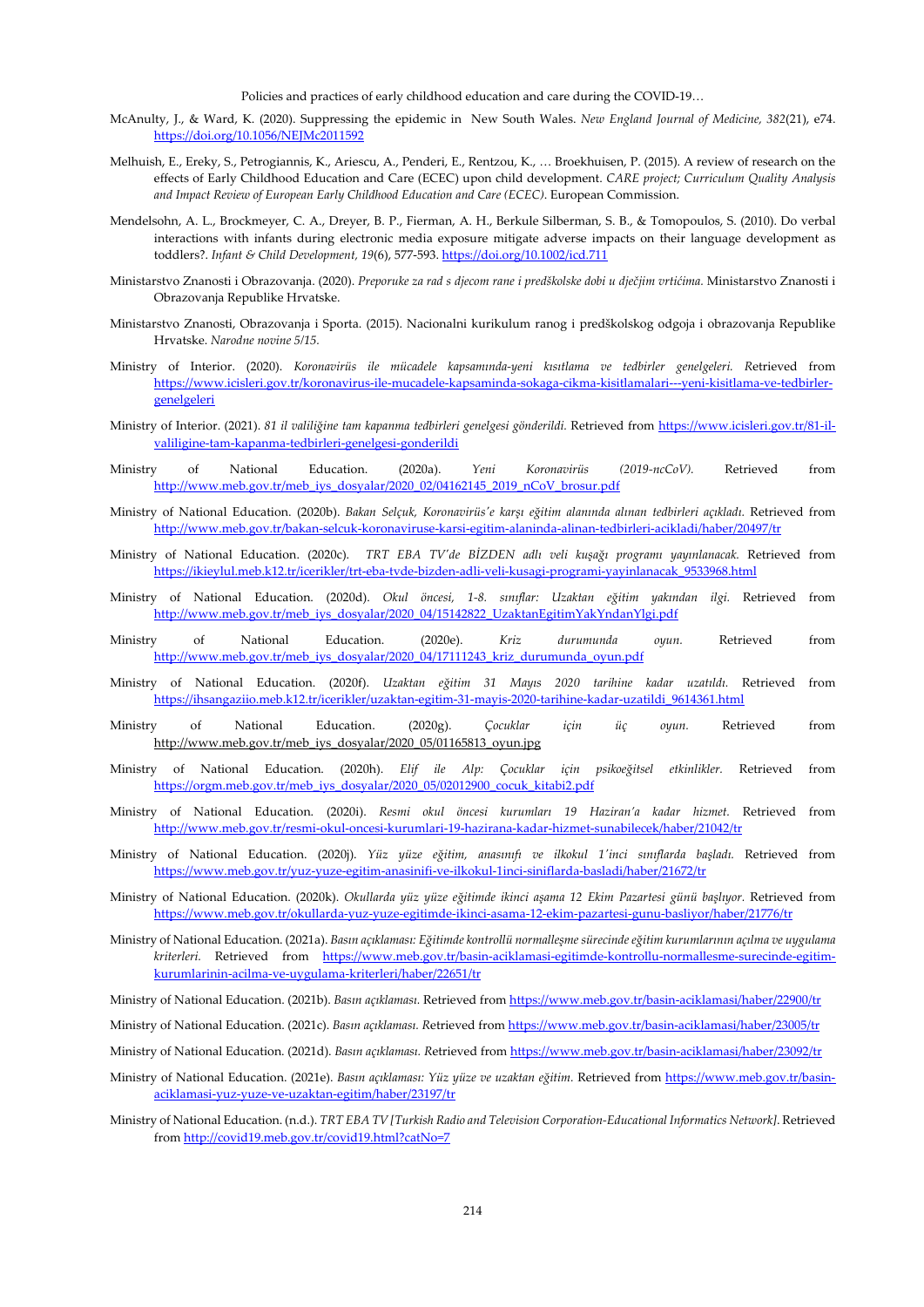- Orden ECI/3960/2007, de 19 de diciembre, por la que se establece el currículo y se regula la ordenación de la educación infantil. (2008). *Boletín Oficial del Estado, 5*, de 5 de enero de 2008, pp. 1016-1036. [https://www.boe.es/boe/dias/2008/01/05/pdfs/A01016-](https://www.boe.es/boe/dias/2008/01/05/pdfs/A01016-01036.pdf) [01036.pdf](https://www.boe.es/boe/dias/2008/01/05/pdfs/A01016-01036.pdf)
- Orden EFP/561/2020, de 20 de junio, por la que se publican Acuerdos de la Conferencia Sectorial de Educación, para el inicio y el desarrollo del curso 2020-2021. *Boletín Oficial del Estado, 175*, de 24 de junio de 2020, pp. 44183-44187. <https://www.boe.es/boe/dias/2020/06/24/pdfs/BOE-A-2020-6685.pdf>
- Organisation for Economic Co-operation and Development. (2019). *Education at a glance 2019: Country note, Spain.* OECD Publishing: Paris. [https://www.oecd.org/education/education-at-a-glance/EAG2019\\_CN\\_ESP.pdf](https://www.oecd.org/education/education-at-a-glance/EAG2019_CN_ESP.pdf)
- Park, E., Logan, H., Zhang, L., Kamigaichi, N., & Kulapichitr, U. (2020). Responses to coronavirus pandemic in early childhood services across five countries in the Asia-Pacific region: OMEP Policy Forum. *International Journal of Early Childhood, 52*, 249- 266[. https://doi.org/10.1007/s13158-020-00278-0](https://doi.org/10.1007/s13158-020-00278-0)
- Parliement of Australia (2020a). *COVID-19 Economic response- free child care.* Retrieved from [https://www.aph.gov.au/About\\_Parliament/Parliamentary\\_Departments/Parliamentary\\_Library/FlagPost/2020/April/Coron](https://www.aph.gov.au/About_Parliament/Parliamentary_Departments/Parliamentary_Library/FlagPost/2020/April/Coronavirus_response-Free_child_care) avirus response-Free child care.
- Parliement of Australia (27 March, 2020b). *Transcript of Prime Minister's briefing*. Retrieved from <https://parlinfo.aph.gov.au/parlInfo/search/display/display.w3p;query=Id:%22media/pressrel/7268032%22>
- Parliement of Australia. (2014). *Universal access to early childhood education: a quick guide*. Retrieved from [https://www.aph.gov.au/About\\_Parliament/Parliamentary\\_Departments/Parliamentary\\_Library/pubs/rp/rp1314/QG/Child](https://www.aph.gov.au/About_Parliament/Parliamentary_Departments/Parliamentary_Library/pubs/rp/rp1314/QG/ChildhoodEducatAccess) [hoodEducatAccess](https://www.aph.gov.au/About_Parliament/Parliamentary_Departments/Parliamentary_Library/pubs/rp/rp1314/QG/ChildhoodEducatAccess)
- Paz-Albo, J. (2018). Enhancing the quality of early childhood education and care: ECEC tutors' perspectives of family engagement in Spain. *Early Child Development and Care, 188*(5), 613-623[. https://doi.org/10.1080/03004430.2017.1417272](https://doi.org/10.1080/03004430.2017.1417272)
- Paz-Albo, J., Cvencek, D., Herranz, C. V., Hervás, A., & Meltzoff, A. N. (2017). Preschoolers' mathematical play and colour preferences: a new window into the development of gendered beliefs about math. *Early Child Development and Care, 187*(8), 1273-1283. <https://doi.org/10.1080/03004430.2017.1295234>
- Radesky, J. S., Schumacher, J., & Zuckerman, B. (2015). Mobile and interactive media use by young children: The good, the bad, and the unknown. *Pediatrics,* 135(1), 1-3.<https://doi.org/10.1542/peds.2014-2251>
- Resmi Gazete. (2020). *COVID-19 kapsamında kamu kurum ve kuruluşlarında normalleşme ve alınacak tedbirler.* Retrieved from <https://www.resmigazete.gov.tr/eskiler/2020/05/20200529M1-1.pdf>
- RTVE Noticias (2020, September 24). *Más de 2800 aulas de toda España han tenido que cerrar desde que comenzó el curso.* Retrieved from <https://www.rtve.es/noticias/20200924/alrededor-2800-aulas-toda-espana-han-tenido-cerrar/2042918.shtml>
- Sak, R., Şahin-Sak, İ. T., & Nas, E. (2020). Pandemi sürecinde okul öncesi eğitim. In F. Tanhan & H. İ. Özok (Eds.), *Pandemi ve eğitim*  (pp. 161-189). Ankara: Anı.
- Schmidt, M. E., Pempek, T. A., Kirkorian, H. L., Lund, A. F., & Anderson, D. R. (2008). The effects of background television on the toy play behavior of very young children. *Child Development, 79*(4), 1137-1151[. https://doi.org/10.1111/j.1467-8624.2008.01180.x](https://doi.org/10.1111/j.1467-8624.2008.01180.x)
- Setliff, A. E., & Courage, M. L. (2011). Background television and infants' allocation of their attention during toy play. *Infancy, 16*(6), 611-639. <https://doi.org/10.1111/j.1532-7078.2011.00070.x>
- Somolanji Tokić, I., & Vukašinović, A. (2020). Continuity of educational process through virtual kındergarten during covid-19 outbreak – Case study from Croatia. In L. Gómez Chova, A. López Martínez, & I. Candel Torres (Eds.), *EDULEARN20 proceedings: 12th international conference on education and new learning technologies* (pp. 7861-7870). IATED Academy <https://doi.org/10.21125/edulearn.2020.1981>
- Spanish Ministry of Education and Vocational Training. (2021, March 29). *El segundo trimestre del curso escolar concluye con el 99,6% de aulas abiertas, gracias al esfuerzo continuo de la comunidad educativa*. Retrieved from [https://www.lamoncloa.gob.es/serviciosdeprensa/notasprensa/educacion/Paginas/2021/290321-aulas\\_abiertas.aspx](https://www.lamoncloa.gob.es/serviciosdeprensa/notasprensa/educacion/Paginas/2021/290321-aulas_abiertas.aspx)
- Spanish Ministry of Health. (2021). *Guía de actuación ante la aparición de casos de COVID-19 en centros educativos* (Documento técnico. Versión del 26 de febrero de 2021). Retrieved from [https://www.educacionyfp.gob.es/dam/jcr:2a9c2230-358d-4c6a-b1e1-](https://www.educacionyfp.gob.es/dam/jcr:2a9c2230-358d-4c6a-b1e1-122c1a2b2234/guia-actuacion-centros-educativos.pdf) [122c1a2b2234/guia-actuacion-centros-educativos.pdf](https://www.educacionyfp.gob.es/dam/jcr:2a9c2230-358d-4c6a-b1e1-122c1a2b2234/guia-actuacion-centros-educativos.pdf)
- The Hungarian Government. (2020a). *The Hungarian Government Decree 40/2020 (III. 11.) on the declaration of state of danger.* Retrieved fro[m https://ils.hu/storage/covid-19/en/Government%20Decree%2040-2020%20\(III.11.\)%20State%20of%20Danger.pdf](https://ils.hu/storage/covid-19/en/Government%20Decree%2040-2020%20(III.11.)%20State%20of%20Danger.pdf)
- The Hungarian Government. (2020b). *The Hungarian Government Decree 47/2020 (III. 18.)* Retrieved from [https://njt.hu/translated/doc/J2020R0047K\\_20200319\\_FIN.pdf](https://njt.hu/translated/doc/J2020R0047K_20200319_FIN.pdf)
- The Hungarian Government. (2020c). *The Hungarian Government Decree 152/2020. (IV. 27.) day care for children of nursery and kindergarten age.* Retrieved fro[m https://net.jogtar.hu/jogszabaly?docid=A2000152.KOR&txtreferer=00000001.txt](https://net.jogtar.hu/jogszabaly?docid=A2000152.KOR&txtreferer=00000001.txt)

The Hungarian Government. (2020d). *The Hungarian Government Decree 215/2020 (V. 20.) Reopening of crèches, kindergartens.* Retrieved